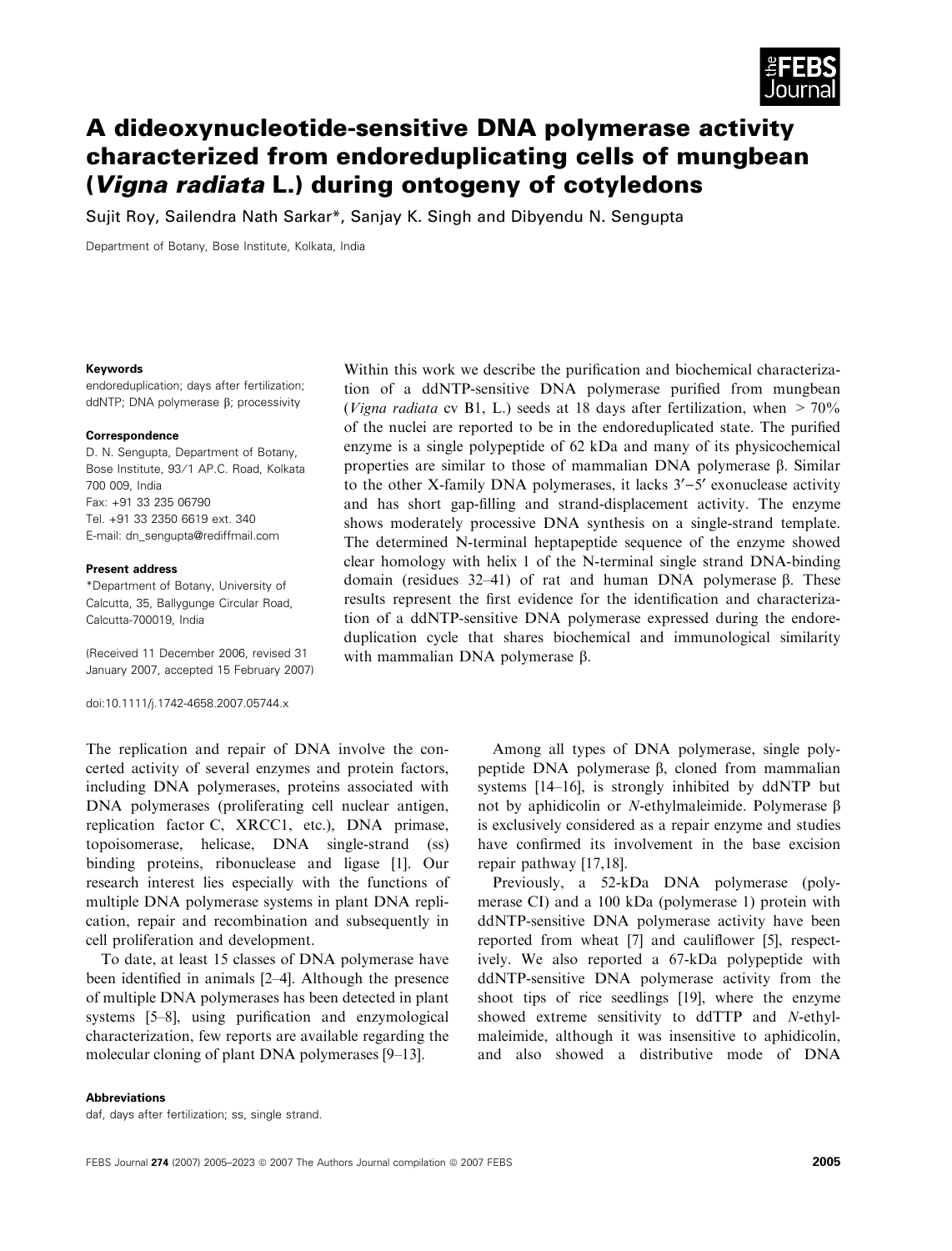synthesis. Recently, we have shown that the 67-kDa ddNTP-sensitive DNA polymerase from rice is involved in the short patch base-excision repair pathway and is immunologically related to mammalian DNA polymerase  $\beta$  [20].

DNA endoreduplication is widespread in metabolically active plant tissues, particularly storage tissues like cotyledons and endosperms. As a consequence of DNA endoreduplication, cells replicate their nuclear DNA without any chromosome condensation, strand separation and cytokinesis, resulting in multiple uniform copies of nuclear DNA. Highly processive DNA polymerases such as DNA polymerase  $\delta$  and/or  $\epsilon$  and  $\alpha$  (for repeated initiation) are involved in repeated rounds of DNA synthesis during endoreduplication. However, involvement of DNA polymerase  $\beta$ , a distributive enzyme associated with DNA repair, has been reported in DNA endoreduplication in rat giant trophoblast cells [21]. It is interesting that a repairassociated enzyme participates in repeated cycles of DNA replication. Similarly, inhibition of endoreduplication in the presence of ddNTP has been reported in cultured tobacco cells [22], thus providing a clue to the probable involvement of ddNTP-sensitive polymerase  $\beta$ -like DNA polymerase in DNA endoreduplication. However, there is no information regarding the identification and structure–function characterization of ddNTP-sensitive DNA polymerase from endoreduplicating cells.

In this study, we report for the first time in a plant system, the identification, purification and extensive characterization of a ddNTP-sensitive DNA polymerase with biochemical, structural and immunological similarity to mammalian DNA polymerase polymerase  $\beta$ . We also report its significant expression and activity in nuclear DNA endoreduplication during ontogeny of cotyledons in higher plant mungbean (Vigna radiata cv. B1).

# **Results**

# ddNTP-sensitive DNA polymerase activity in developing mungbean seeds during endoreduplication

In developing seeds of the mungbean plant, endoreduplication has been reported to be initiated 8–9 days after fertilization (daf), it continues through the 16–18 daf stages until seed maturity at 30 daf [23]. To understand the nature of DNA synthesis and determine the DNA polymerase(s) involved during these stages of seed development, an in vitro DNA polymerase assay was carried out using protein extracts prepared from developing mungbean seeds at 5–6 to 28–30 daf. An activity assay was also performed in the presence of different inhibitors in order to characterize the type of major DNA polymerase(s) involved. DNA polymerase activity was measured in terms of the incorporation of  $[^{3}H]$ -labeled dTMP using buffer-soluble protein extracts  $(S_{10}$  fraction) prepared from developing mungbean seeds at 5–6 to 28–30 daf. DNA polymerase activity showed a gradual increase from 5–6 to 16–18 daf, after which no significant increase was observed (Fig. 1A). In vitro DNA polymerase activity in each set of protein extracts, in the presence of different inhibitors of DNA polymerases (i.e. ddTTP at 10  $\mu$ M, aphidicolin at 200  $\mu$ M and N-ethylmaleimide at 1 mm final concentration) showed a significant degree of ddTTP-sensitive DNA polymerase activity from 5–6 to  $16-18$  daf with 10  $\mu$ m of ddTTP, compared with the inhibition obtained with other inhibitors. Maximum ddTTP-sensitive DNA polymerase activity was noticed at 16–18 daf (75% inhibition), whereas, DNA synthesis showed sensitivity to aphidicolin from 19 to 21 daf onwards, and  $\sim$  54% inhibition was observed at 25–27 and 28–30 daf (Fig. 1A). In mungbean seeds,  $> 70\%$ nuclear endoreduplication was reported at 16–18 daf, reaching a maximum in mature seeds [23]. Thus, an increased level of ddNTP-sensitive DNA polymerase activity was observed from 8–9 to 16–18 daf, suggesting an important function and probable involvement of ddNTP-sensitive DNA polymerase in DNA synthesis during these stages. However, aphidicolin-sensitive DNA synthesis at seed maturation stages (19–30 daf) indicates the involvement of replicative DNA polymerases like  $\alpha$  and  $\delta$ .

### Detection of expression of a 62-kDa polypeptide in developing, endoreduplicating mungbean seeds

Because the protein extracts from developing mungbean seeds showed significant levels of ddNTP-sensitive DNA polymerase activity at 9–18 daf, we analyzed protein extracts from 6 to 18 daf seeds using rabbit anti-(rat DNA polymerase  $\beta$ ) (a well-known ddNTP-sensitive DNA polymerase) IgG (affinity purified, used at 1 : 20 000 dilution). Equal amounts of protein from 5–6 to 28–30 daf seeds were resolved on  $10\%$  SDS/PAGE and electroblotted on to a poly(vinyledene difluoride) membrane. Western bolt analysis using anti-(rat polymerase  $\beta$ ) IgG showed expression of a 62-kDa polypeptide in all the indicated stages of the developing mungbean seeds (Fig. 2B,C), although there was significant variation in the expression levels. Expression of the 62-kDa band was rather weak at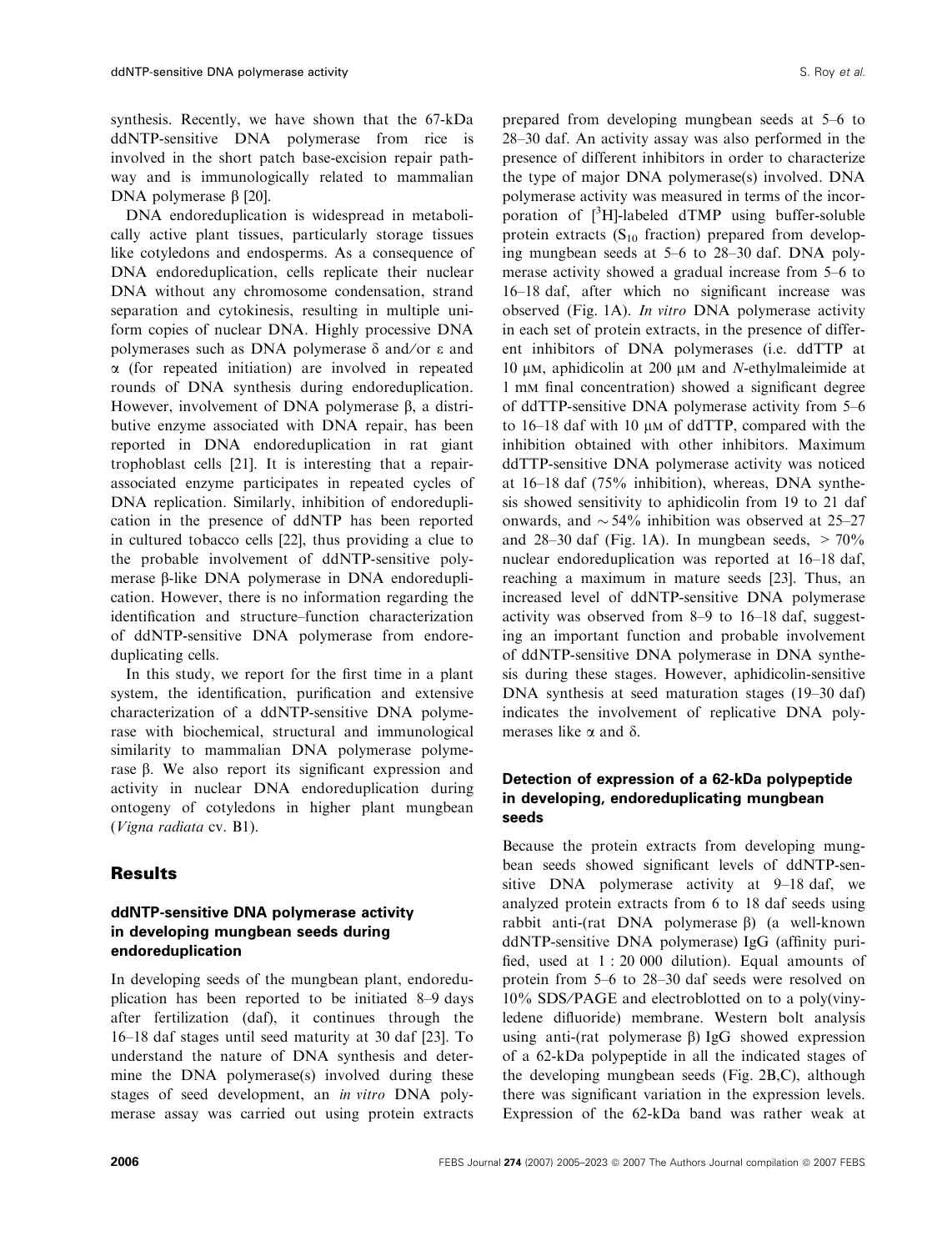

Fig. 1. Detection of ddNTP-sensitive DNA polymerase activity in the developing mungbean seeds. (A) In vitro DNA polymerase assay with protein extracts prepared from developing mungbean seeds at the indicated days after fertilization (daf) in the absence or presence of 10 μM ddTTP, 250 μM aphidicolin or 1 mM N-ethylmaleimide. Activated calf thymus DNA was used as template/primer. Three replicates were assayed in each case. Radioactivity in the trichloroacetic acid-insoluble fractions was determined and expressed as [<sup>3</sup>H]-labeled dTMP incorporated (c.p.m. x 10<sup>-3</sup>). (B,C) Western blot analysis of the protein extracts with rabbit anti-(rat polymerase  $\beta$  IgG) (affinity-purified IgG fraction at 1: 20 000 dilution). Each lane contains  $\sim 30$  µg of total protein. (D,E) Densitometric analysis of the immunoreactive bands. (F) Effect of anti-(rat DNA polymerase  $\beta$ ) IgG on mungbean DNA polymerase activity was studied by preincubating 400 ng of affinity purified antibody with 30 µg of total protein extract prepared from mungbean seeds at different daf stages at 4 °C for 4 h with shaking. DNA polymerase activity assay was then carried out at 37 °C for 45 min using activated calf thymus DNA as template/primer.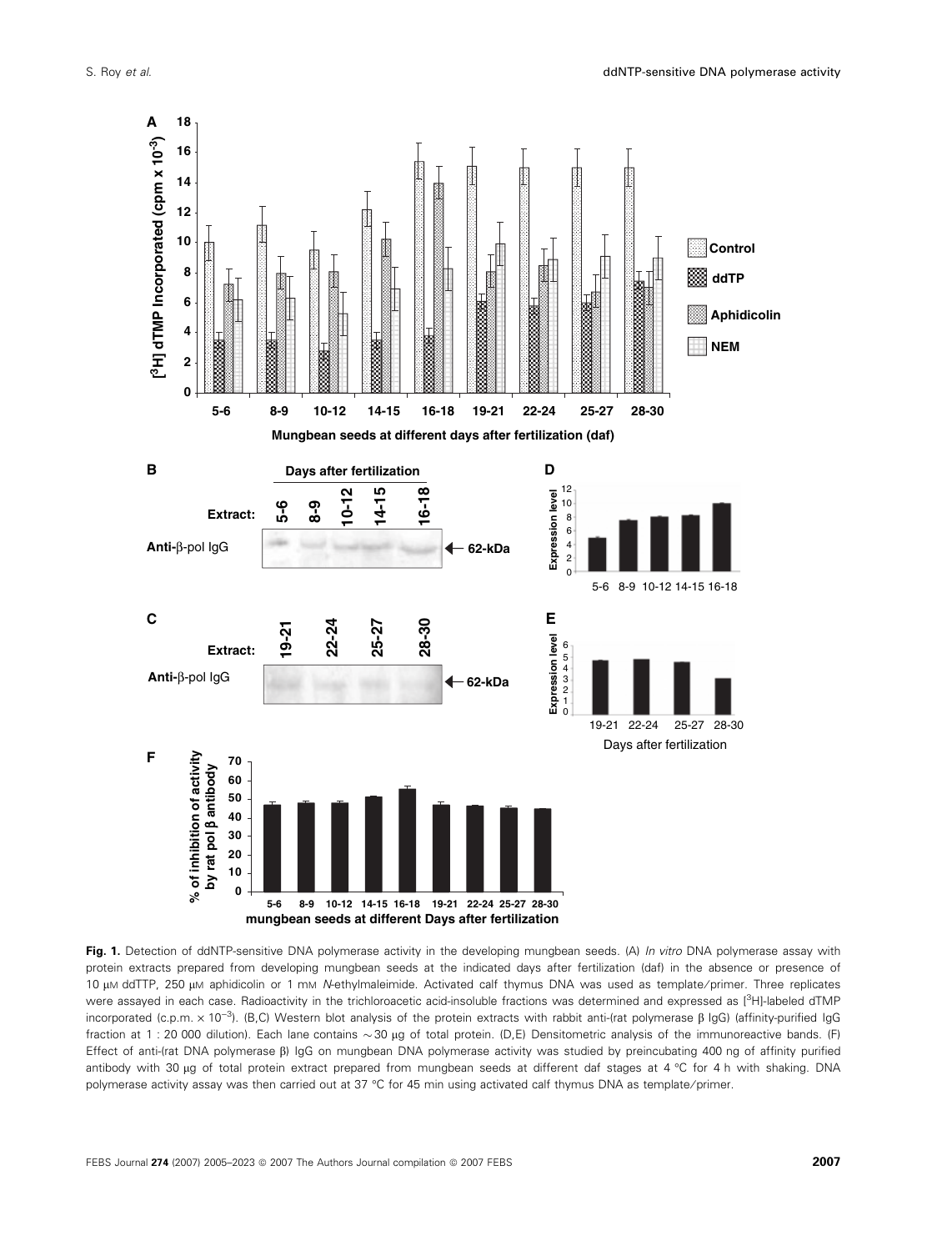

Fig. 2. Analysis of the purification of mungbean DNA polymerase by SDS-PAGE and western blotting. (A) Purified protein fractions (2.5 µg) (lanes 1–3) obtained from the ssDNA agarose column chromatographic step (fraction IV) were separated via 10% SDS–polyacrylamide gel and protein bands were detected by staining with silver salts. Molecular mass markers are shown on the left. (B) R<sub>f</sub> values of standard proteins along with purified mungbean DNA polymerase. R<sub>f</sub> values were calculated from the silver-stained gel. Western blot analysis of purified mungbean DNA polymerase (ssDNA agarose fractions, lanes 1–3) rabbit anti-(rat polymerase b) IgG at 1 : 20 000 dilution. Molecular mass markers are indicated on the left.

5–6 daf, but gradually enhanced expression levels were seen from 8–9 to 16–18 daf, as evident in the densitometric analysis (Fig. 1D). Expression then decreased

from 19–21 daf onwards, but remained detectable (Fig. 1C). A low level of expression was noticed at 28–30 daf (Fig. 1E), at which time DNA polymerase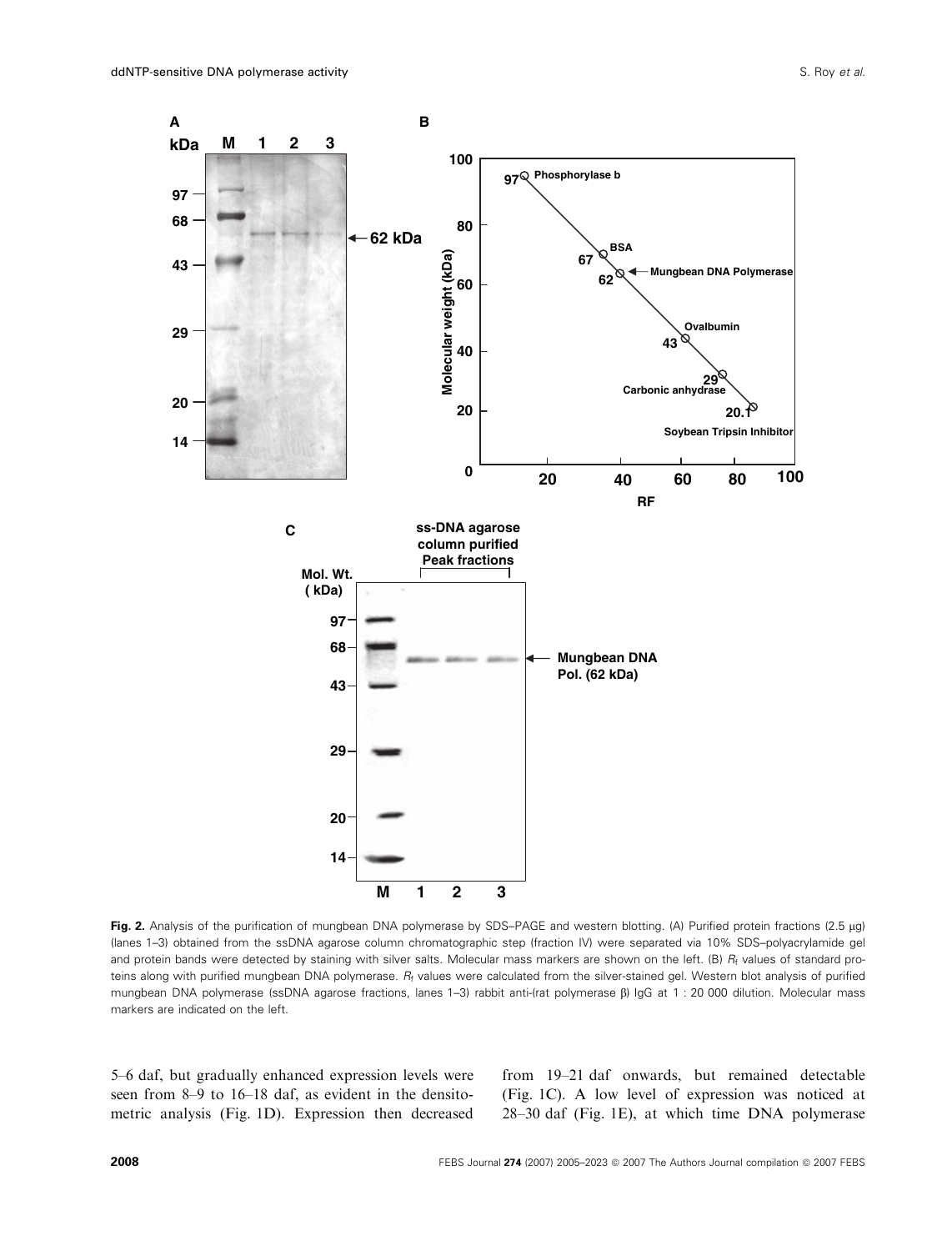|  |  |  |                                                                                                    |  |  | <b>Table 1.</b> Purification of ddNTP-sensitive DNA polymerase from 18-day-old developing seeds of mungbean ( <i>Vigna radiata</i> , L. cv B1). Purifica-     |
|--|--|--|----------------------------------------------------------------------------------------------------|--|--|---------------------------------------------------------------------------------------------------------------------------------------------------------------|
|  |  |  |                                                                                                    |  |  | tion was carried out using successive column chromatographic steps including DEAE-Sephacel $(2.5 \times 8.5 \text{ cm})$ , Phosphocellulose                   |
|  |  |  |                                                                                                    |  |  | $(2.1 \times 8$ cm), ssDNA agarose $(1 \times 5$ cm) and Sephacryl S-200 $(1.6 \times 80$ cm). Details of the procedure are given in Experimental procedures. |
|  |  |  |                                                                                                    |  |  | After each purification step, ddNTP-sensitive DNA polymerase activity was measured. Almost 4986-fold purification was achieved after the                      |
|  |  |  | final purification step with $\sim$ 400 units mg <sup>-1</sup> of enrichment in specific activity. |  |  |                                                                                                                                                               |

| Fraction             | Volume<br>(mL) | Protein<br>$(mq·mL^{-1})$ | Total proteins<br>(mq) | Specific activity<br>$(units·mq^{-1})$ | Fold<br>purification |
|----------------------|----------------|---------------------------|------------------------|----------------------------------------|----------------------|
| Crude $(S_{10})$     | 250            | 11.1                      | 2275                   | 0.08                                   |                      |
| 70% ammonium sulfate | 45             | 11.9                      | 535.5                  | 1.7                                    | 21.25                |
| DEAE-Sephacel        | 40             | 5.1                       | 204.0                  | 31.6                                   | 395                  |
| Phosphocelluse (P11) | 10             | 2.0                       | 20.0                   | 45.6                                   | 570                  |
| ssDNA agarose        | 8              | 0.41                      | 3.28                   | 192.0                                  | 2400                 |
| Sephacryl S-200      | C              | 0.05                      | 0.10                   | 398.8                                  | 4986                 |

activity was more sensitive to aphidicolin than to ddNTP. Analysis of similar protein extracts using rabbit preimmune serum showed no detectable band at 62 kDa (data not shown), which also illustrates the immunological specificity of antibody recognition for the 62-kDa protein. This expression pattern of 62-kDa polypeptide was significant and was consistent with previous observations in the activity assay, in which we detected enhanced levels of ddNTP-sensitive DNA polymerase activity at 16–18 daf. These results indicate an active role for the 62-kDa polypeptide, with ddNTP-sensitive DNA polymerase activity at 16–18 daf when there is a high rate of nuclear endoreduplication.

To further substantiate these results, we tested the effect of anti-(rat polymerase  $\beta$ ) IgG on DNA polymerase activity in developing seed protein extracts. Increased inhibition of activity in the presence of 400 ng of antibody was observed from 5–6 daf onwards and  $\sim$  55% inhibition of activity was noted at 16–18 daf, whereas only 44–46% inhibition was observed from 19–21 daf onwards (Fig. 1F). The data also support our previous observation of elevated ddNTP-sensitive DNA polymerase activity and expression of a 62-kDa polypeptide mainly between 8–9 and 16-18 daf when the protein is present at considerable levels to exhibit ddNTP-sensitive activity, which in turn is effectively neutralized by the antibody.

#### Purification of ddNTP-sensitive DNA polymerase

To understand whether the ddNTP-sensitive DNA polymerase activity, which is enhanced at 16–18 daf, is conferred by the 62-kDa polypeptide (as detected by rat polymerase  $\beta$  antiserum at dilutions as high as 1 : 20 000, and which also showed increased expression at a similar stage), we purified the ddNTP-sensitive 62 kDa DNA polymerase from 18 daf mungbean seeds

for subsequent characterization and analysis of the structure–function relationship. The enzyme was purified to near homogeneity from freshly harvested 18 day-old seeds by successive column chromatographic steps including DEAE-Sephacel, followed by phosphocellulose column, affinity column single strand (ss)DNA agarose and finally gel-filtration column Sephacryl S-200. After each purification step, ddNTPsensitive DNA polymerase activity was measured by monitoring the incorporation of  $[3H]$ -labeled dTMP into the trichloroacetic acid-insoluble fraction using activated calf thymus DNA as the template in the presence of 10  $\mu$ M ddTTP. Finally,  $\sim$  4986-fold purification was obtained. A summary of the purification of mungbean DNA polymerase is shown in Table 1.

### Analysis of purification, molecular mass determination and general enzyme properties of mungbean DNA polymerase

In Sephacryl S-200 gel filtration, the activity of mungbean DNA polymerase appeared at 62 kDa (data not shown). SDS/PAGE analysis of the ssDNA agarose fractions revealed a single polypeptide band of 62 kDa (Fig. 2A), which was also estimated from the  $R_f$  values for the stranded protein molecular mass markers in the silver-stained gel (Fig. 2B). Anti-(rat polymerase  $\beta$ ) IgG was found to specifically recognize purified mungbean DNA polymerase and a single distinct cross-reacting band of 62 kDa was obtained after incubating the blotted protein with the antibody at dilutions as high as  $1:20000$  (Fig. 2C). The band was absent in the case of rabbit preimmune serum (data not shown), thus indicating that recognition of the DNA polymerase by the rat antibody is very specific.

The 62-kDa polypeptide was shown to have DNA polymerase activity, as revealed by activity gel analysis (Fig. 3A, lanes 2–4). An Escherichia coli Klenow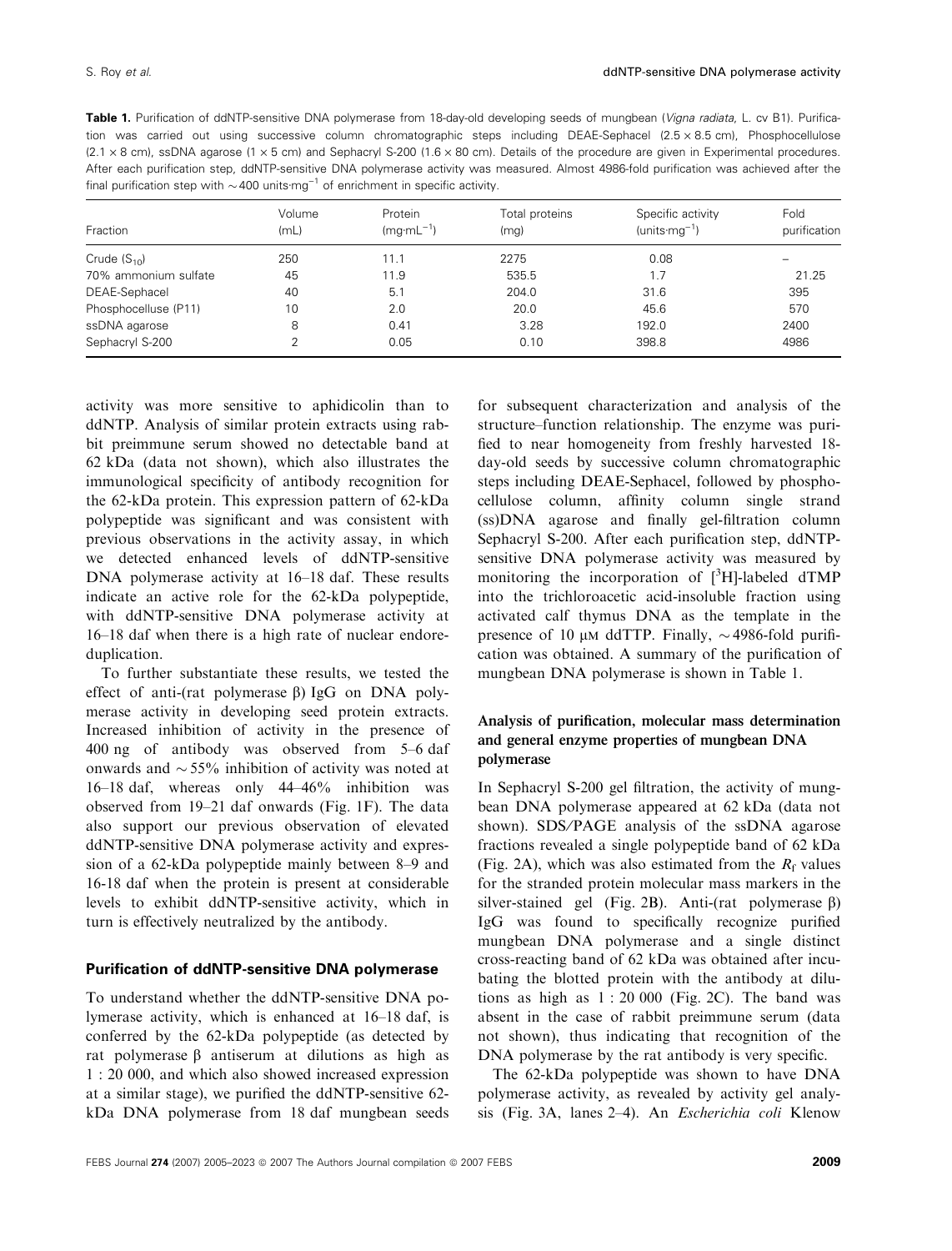

Fig. 3. In-gel activity analysis of purified mungbean DNA polymerase. (A) Peak fractions (0.75  $\mu$ g) from the ssDNA agarose step (lanes 2–4) were used for in-gel activity analysis. One unit of Klenow enzyme (E. coli DNA polymerase I large fragment) was used as a positive control of known molecular mass (lane 1). (B) Activity gel analysis of purified DNA polymerase was carried out in the absence or presence of inhibitors of DNA polymerases and anti-(rat DNA polymerase  $\beta$ ) IgG. One unit of Klenow was used as the control in lane 1. Lanes 2 and 3 contain  $0.75$  and  $1.5 \mu g$  of purified mungbean DNA polymerase. In lanes 4-7, 1.5 µg of purified DNA polymerase was also incubated with 300  $\mu$ M of aphidicolin (lane 4), 20  $\mu$ M of ddCTP (lane 5), 400 ng of anti-(rat DNA polymerase  $\beta$ ) IgG (lane 6) or 1 mm N-ethylmaleimide (lane 7). (C) Densitometric analysis of the bands to reveal relative activity using Bio-Rad Imaging Densitometer, GS-700.

fragment was used as a protein size marker (Fig. 3A, lane 1). The results indicate that mungbean DNA polymerase is a monopeptide with a molecular mass of 62 kDa. The monopeptide contains the primerbinding domain and is the catalytic subunit of the polymerase. Moreover, in-gel activity analysis also revealed strong inhibition of DNA polymerase activ-

ity with ddNTP, but not aphidicolin or N-ethylmaleimide (Fig. 3B, lanes 4, 5 and 7), as indicated from densitometric analysis of the bands (Fig. 3C). Whereas, approximately fourfold inhibition was seen in the presence of 10  $\mu$ m ddCTP, only 1.2-fold reduction in activity was obtained in the presence of  $300 \mu$ M aphidicolin, compared with the enzyme with no inhibitor. Anti-(rat polymerase  $\beta$ ) IgG was found to inhibit activity to  $\sim$  2.25-fold, and little ( $\sim$  1.6fold) inhibition was seen with 1 mm N-ethylmaleimide. These results indicate significant sensitivity of mungbean DNA polymerase to ddNTP and insensitivity to aphidicolin and N-ethylmaleimide. The specificity of the immunological recognition of mungbean DNA polymerase by the antibody is also reflected by the inhibition of enzyme activity by the antibody in activity gel analysis (Fig. 3B, lane 6).

The pH optimum for mungbean DNA polymerase was 7.5, with 50% of optimum activity being expressed at pH 6.5 and  $> 50\%$  at pH 8.5 (data not shown). The temperature optimum was  $37 °C$  and activity was lost completely  $> 48$  °C (data not shown). The enzyme required  $Mg^{2+}$  ions with an optimum concentration of 6 mm, although activity was significantly inhibited by  $Mn^{2+}$  ions even at low concentrations (Fig. 4A). The enzyme showed a requirement for high salt concentrations for activity, and monovalent cations such as KCl or NaCl stimulated polymerase activity at optimum concentrations of 100 or 75 mm, respectively (Fig. 4B). These results were conclusive using activated calf thymus DNA as the template-primer compared with a poly(dA)⁄ oligo(dT) template (data not shown).

The  $K<sub>m</sub>$  value for dTTP of mungbean DNA polymerase was  $0.29 \mu M$  (Fig. 4C), close to the value of  $0.3 \mu$ M of rice DNA polymerase for dTTP [19] and human polymerase  $\beta$  (0.33  $\mu$ M) for UV-induced DNA damage repair [24]. The  $K_i$  value for ddTTP for mungbean DNA polymerase was  $2.3 \mu M$  (Fig. 4D), slightly higher than value for ddTTP of the ddNTP-sensitive DNA polymerase from rice and of human DNA polymerase  $\beta$  (< 2.0  $\mu$ m), but much less than that of DNA polymerase  $\alpha$  (> 200  $\mu$ M). Again, the results indicate the similarity of the enzyme with the polymerase  $\beta$  type DNA polymerase compared with the replicative polymerases.

#### Template/primer specificity

Study of the template specificity of mungbean DNA polymerase using different template/primer combinations (Table 2) showed that activated calf thymus DNA was the preferred template for the enzyme. Significant activity was also obtained with poly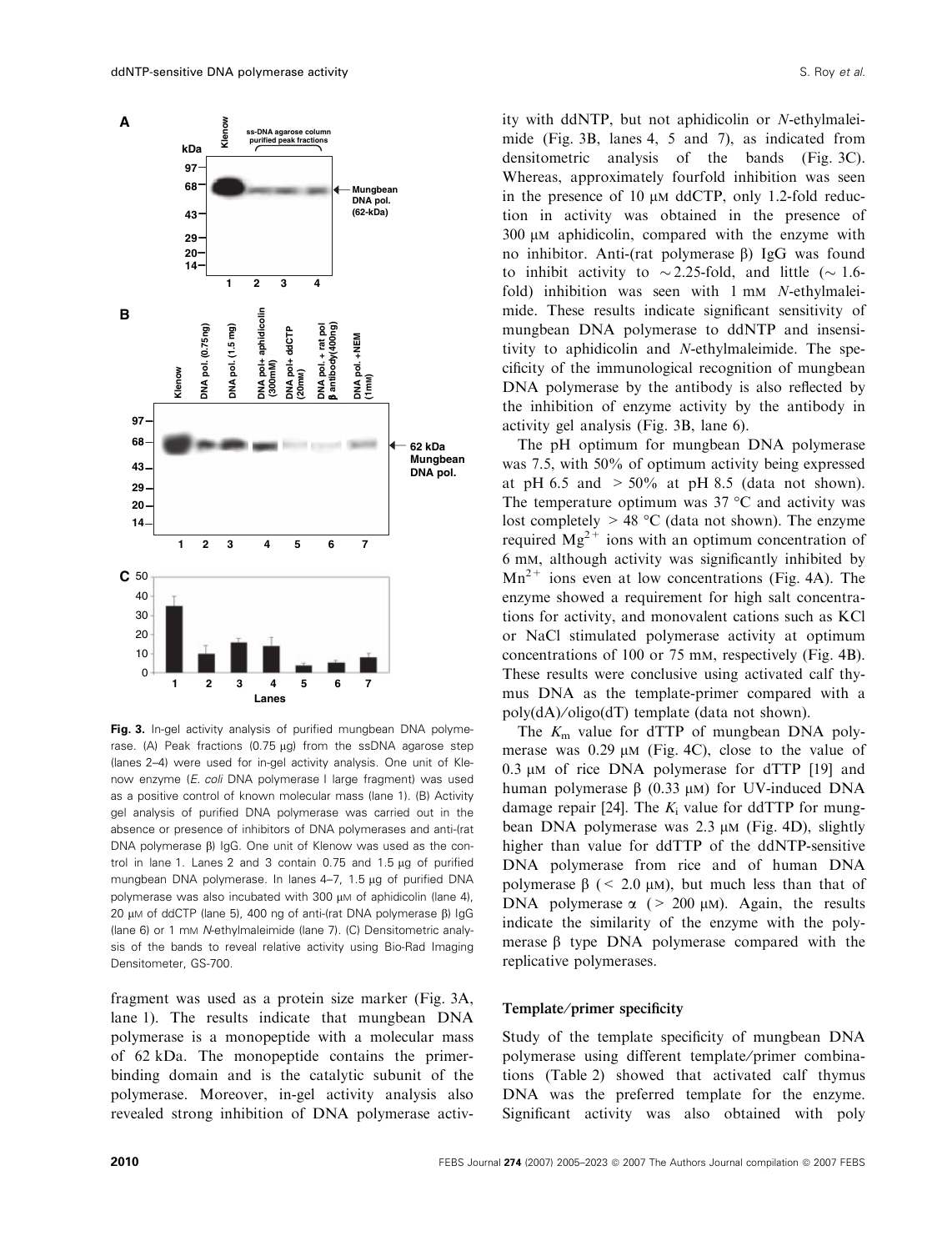

Fig. 4. Requirement for divalent cations, salt concentrations and  $K_m$  and  $K_i$  values. To determine the optimal concentration of divalent cations and salt concentrations, in vitro DNA synthesis assay reactions were carried out in the presence of the indicated increasing concentrations of MgCl<sub>2</sub> and MnCl<sub>2</sub> (A) or increasing concentrations of salts, KCl and NaCl (B). Radioactivity in the trichloroacetic acid-insoluble fractions was determined in the liquid scintillation counter (Beckman). Purified enzyme (200 ng) was used in each reaction with activated calf thymus DNA at a final concentration of 20 μg·mL<sup>-1</sup> as the template/primer at buffer pH 7.5. Three replicates were taken for each point for all the reactions. (C) The  $K_m$  value was determined with increasing concentrations of  $\binom{3}{1}$ -labeled dTTP (0.1–0.6  $\mu$ M) and plotting enzyme activity (V = pmoles of dTMP incorporated) against substrate concentration (S =  $\mu$ M [<sup>3</sup>H]-labeled dTTP). (D) The K<sub>i</sub> value for ddTTP was obtained by measuring DNA polymerase activity with increasing concentrations of ddTTP (2–8 µM) in the presence of its competitive substrate dTTP at 1  $\mu$ M final concentration. Finally, the K<sub>i</sub> value for ddTTP was determined by plotting the values in Dixon's plot (i.e. inverse of enzyme activity versus inhibitor concentration).

(dA)⁄ oligo(dT) and M13 ssDNA:M13 universal primer. However, very poor incorporation was obtained with poly(rA)/oligo(dT) template/primer, which indicates that the enzyme cannot utilize an RNA template. Purified mungbean DNA polymerase preferred  $Mg^{2+}$  to  $Mn^{2+}$  and the incorporation of [<sup>3</sup>H]-labeled dTMP was higher in the presence of 6 mm  $Mg^{2+}$ , than it was in the presence of  $0.125$  mm  $Mn^{2+}$ . By contrast, ddNTP-sensitive rice DNA polymerase showed a preference for  $poly(dA)/oligo(dT)$  template/ primer although considerable activity was also

obtained with activated calf thymus DNA and M13 ssDNA:M13 universal primer [19]. ddNTP-sensitive 52-kDa DNA polymerase (polymerase CI) from wheat showed the best incorporation rate with poly(dA)/  $oligo(dT)$  template/primer and significant activity was also reported with activated DNA and poly(rA)⁄ oligo(dT) templates [7]. Together, these results indicate a preference of the enzyme for activated calf thymus DNA and also show its efficiency in utilizing poly(dA)⁄ oligo(dT) template, like other ddNTP-sensitive DNA polymerases.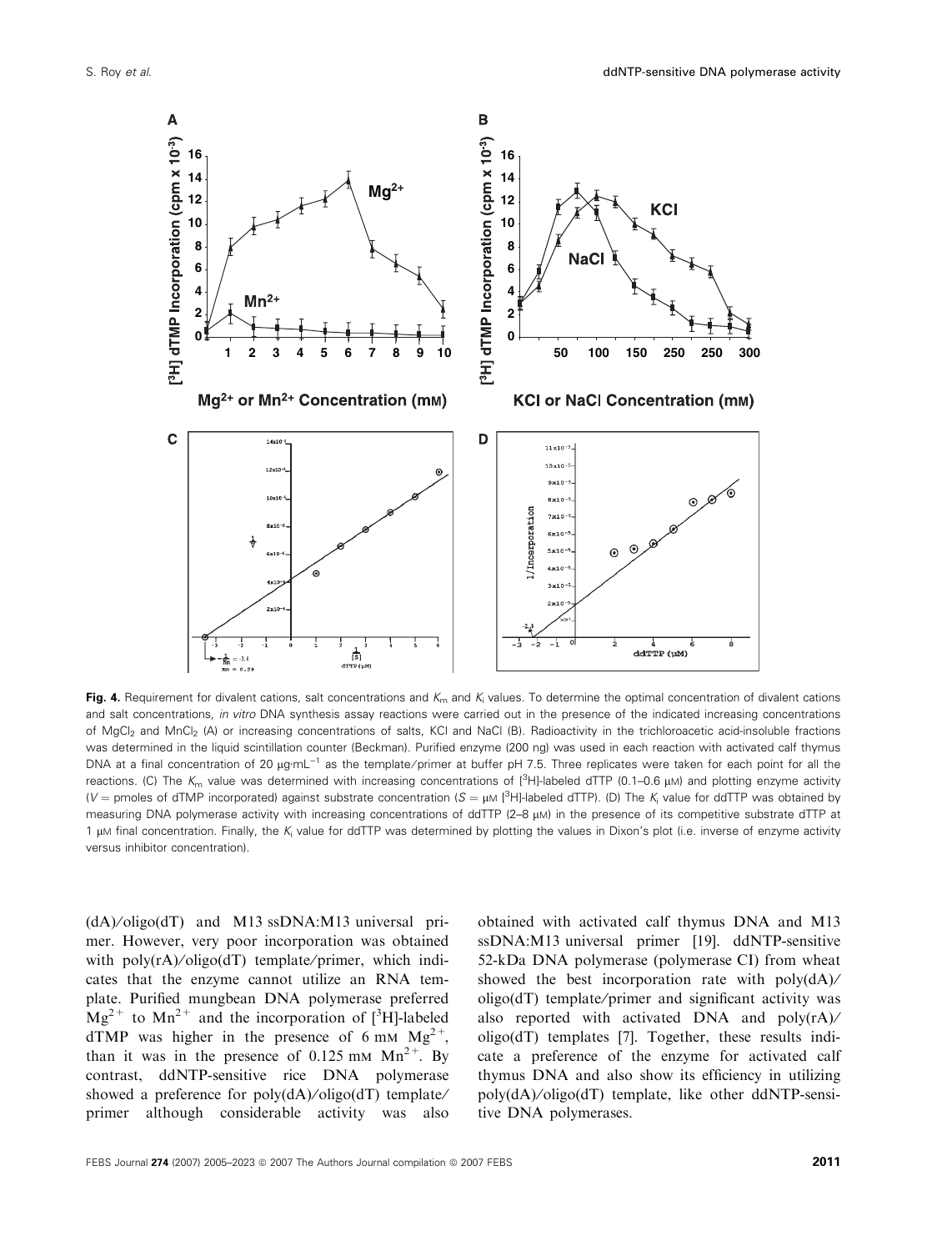Table 2. Utilization of different template/primer by mungbean DNA polymerase. DNA polymerase activity was assessed with different combinations of template/primer in the presence of  $Mq^{2+}$  or  $Mn^{2+}$ ; 200 ng of purified DNA polymerase was used for each reaction. Histograms, showing the template preference of mungbean DNA polymerase, were prepared from the c.p.m. values obtained in 10% trichloroacetic acid-insoluble fractions of the DNA polymerase activity assay reactions carried out with different combinations of template/primer. The c.p.m. values were converted into pmole dTMP incorporated per hour to prepare the histograms. Three replicates were taken for each template/primer combination and for each salt concentration ( $Mg^{2+}$  or  $Mn^{2+}$ ).

| Template                              | Divalent cations     | pmols of<br><sup>13</sup> H1-labeled<br>dTMP<br>incorporated | % activity |
|---------------------------------------|----------------------|--------------------------------------------------------------|------------|
| Activated calf                        | $Mg^{2+}$ (6 mm)     | 5.86                                                         | 100        |
| thymus DNA                            | $Mn^{2+}$ (0.125 mm) | 4.20                                                         | 71         |
| Poly(dA)/                             | $Mg^{2+}$ (6 mm)     | 4.80                                                         | 81         |
| $Oligo(dT)10-18$                      | $Mn^{2+}$ (0.125 mm) | 3.90                                                         | 66         |
| Poly(rA)/                             | $Mg^{2+}$ (6 mm)     | 0.55                                                         | 9.38       |
| Oligo( $dT$ <sub>10-18</sub>          | $Mn^{2+}$ (0.125 mm) | 0.30                                                         | 5.10       |
| M <sub>13</sub> ssDNA/M <sub>13</sub> | $Mg^{2+}$ (6 mm)     | 3.50                                                         | 59.72      |
| universal primer                      | $Mn^{2+}$ (0.125 mM) | 2.60                                                         | 44.36      |

#### Effect of inhibitors

We studied the effect of some widely used DNA polymerase inhibitors on the activity of mungbean DNA polymerase. Enzyme activity was strongly inhibited by ddTTP and 60% inhibition was obtained in the presence of  $2.5 \mu M$  ddTTP (1 : 12.5 molar ratio of dTTP : ddTTP). Complete inhibition was observed at  $20 \mu M$  ddTTP  $(1 : 100 \text{ molar ratio of dTTP} : d d TTP)$ (Fig. 5A). Approximately 20 and 40% inhibition was observed in the presence of  $300 \mu$ M aphidicolin and 2 mm N-ethylmaleimide, respectively. These results indicate the extreme sensitivity of the enzyme to ddTTP, a property very characteristic of animal DNA polymerase  $\beta$  and other  $\beta$ -class enzymes characterized from rice, wheat (DNA polymerase CI) and cauliflower [5,7,19]. This is in contrast to the ddNTP-sensitive DNA polymerase from rice and wheat DNA polymerase CI, in which enzyme activity was strongly inhibited by N-ethylmaleimide. Animal DNA polymerase  $\beta$  is extremely resistant to SH-reagents like N-ethylmaleimide.

Highly basic polyamines like spermine and spermidine, as well as the basic protein histones, have been shown to affect DNA polymerase activities differently, depending on the nature of the enzyme. As shown in Fig. 5D, different concentrations of spermine and spermidine (2–10 mm) were used to study their effects on mungbean DNA polymerase activity. Increasing concentrations of spermine inhibited DNA polymerase activity, whereas with spermidine we observed a significant stimulation of activity at 2–4 mm. At higher concentrations of spermidine, enzyme activity reached a plateau. Interestingly, at 10 mm spermidine, the activity was still higher than the control (without spermidine). The data are consistent with results for wheat DNA polymerase CI in whcih spermine showed a strong inhibition, whereas spermidine was shown to stimulate the activity at 2 mm. However, in contrast to mungbean enzyme, wheat DNA polymerase CI showed distinct inhibition of activity in the presence of spermidine at concentrations  $> 2$  mm [7]. In mammalian cells, spermidine has been reported to stimulate the activity of rat DNA polymerase  $\beta$  [25].

It has been shown that heparin, together with calf thymus DNA template, commonly used as the template in DNA polymerase assays, strongly inhibited DNA polymerase  $\alpha$  and  $\delta$  activity [26]. As shown in Fig. 5E, increasing heparin concentrations did not significantly inhibit mungbean DNA polymerase activity. At 400 ng heparin, only 15% inhibition was obtained. Wheat DNA polymerase CI also showed insensitivity to heparin at concentrations up to 1  $\mu$ m [7].

#### Anti-(rat polymerase  $\beta$ ) IgG specifically neutralizes mungbean DNA polymerase activity

Rat DNA polymerase  $\beta$  antibody specifically recognizes mungbean DNA polymerase in buffer-soluble protein extracts, as well as the purified enzyme as a single band of 62 kDa at antibody dilutions up to 1 : 20 000. Recognition of the 62-kDa polypeptide by the rat antibody was very specific because nonimmune rabbit serum failed to recognize the band in either crude extract or the purified preparation. We tested the neutralization of activity of mungbean DNA polymerase in the native form in the presence of increasing amounts of rat DNA polymerase  $\beta$  antibody (Fig. 6A). The antibody was found to inhibit mungbean DNA polymerase activity and  $\sim 60\%$  of inhibition was obtained in the presence of 400 ng of antibody. Similar amounts of BSA (used as a negative control) had no significant inhibitory effect on the activity of purified mungbean DNA polymerase. The activity of the Klenow enzyme (E. coli DNA polymerase I large fragment, a ddNTP-sensitive enzyme) was unaffected by similar amounts of antibody (Fig. 6B). Thus, it appears that recognition and activity neutralization of mungbean DNA polymerase by the antibody was very specific. It is suggested that the epitope of mungbean enzyme recognized by the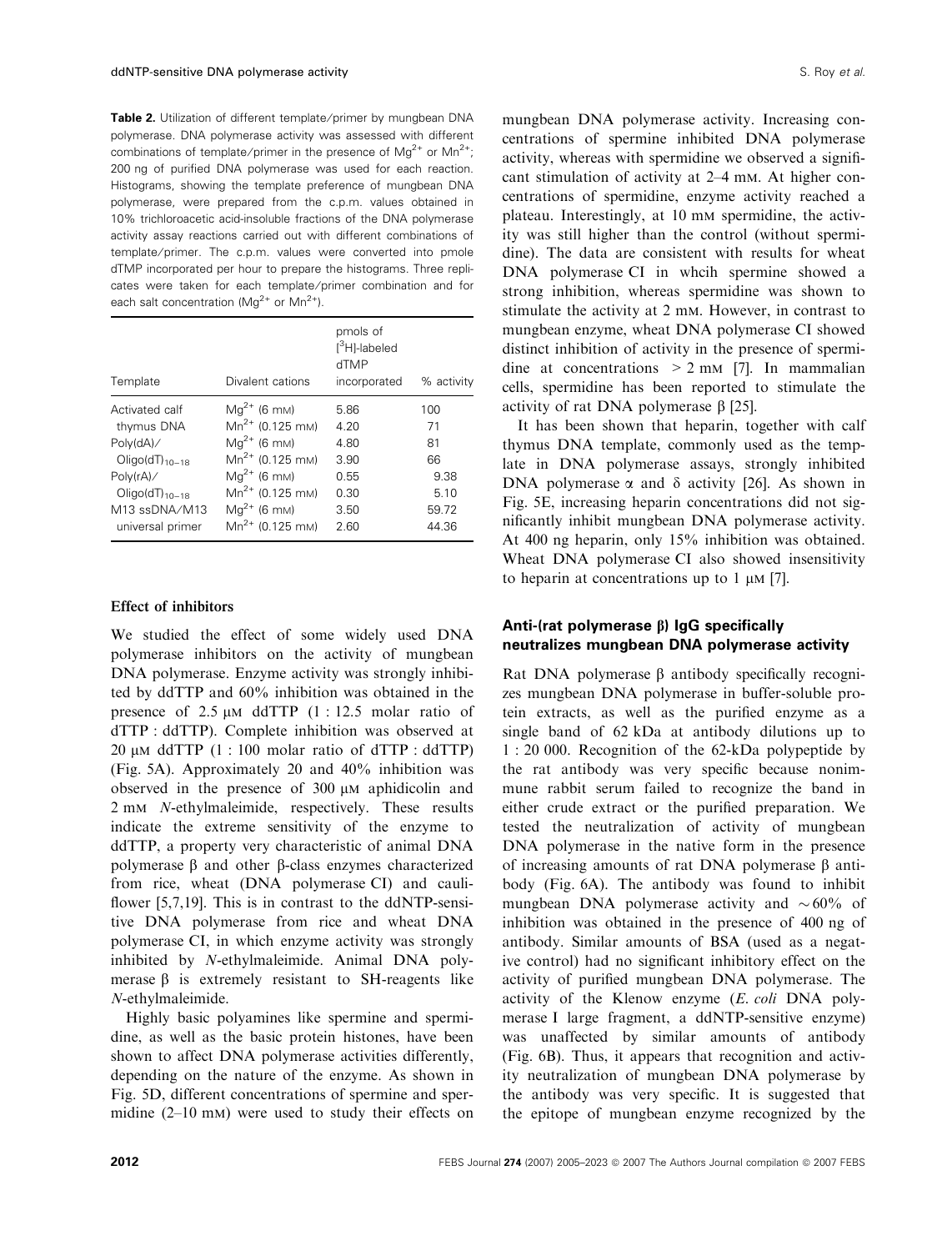

Fig. 5. Effect of inhibitors on the activity of purified mungbean DNA polymerase. The influence of different inhibitors on the activity of mungbean DNA polymerase was studied by carrying out in vitro DNA synthesis in the absence or presence of different concentrations of inhibitors (as indicated in A–E). In all the reactions, 200 ng of purified mungbean DNA polymerase was used. Activated calf thymus DNA was used at final a concentration of 20 µg·mL<sup>-1</sup> in buffer at pH 7.5. Three replicates were assayed for each inhibitor concentration.

antibody must be away from the enzyme active site, because immunodetection with the antibody was achieved at a dilution of 1 : 20 000, whereas activity neutralization required a larger amount of antibody.

Recognition of mungbean DNA polymerase by anti- (rat polymerase  $\beta$ ) IgG clearly suggests an immunological relationship between ddNTP-sensitive DNA polymerase from mungbean and rat.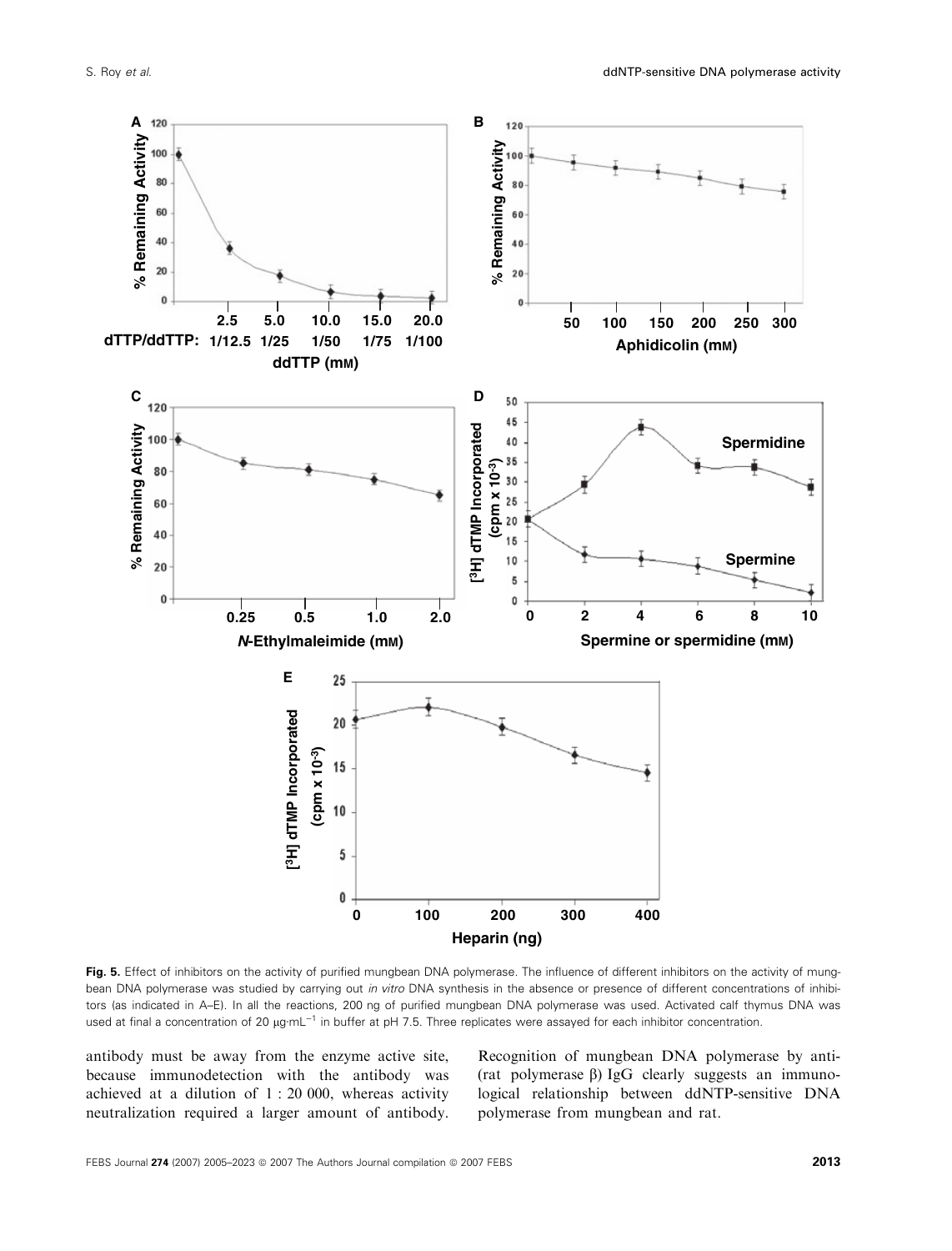

Fig. 6. Effect of anti-(rat DNA polymerase  $\beta$ ) IgG on the activity of mungbean DNA polymerase. (A) To study the activity neutralization ability of anti-(rat DNA polymerase  $\beta$ ) IgG, 200 ng of purified mungbean DNA polymerase was preincubated with an increasing amount of anti-(rat DNA polymerase  $\beta$ ) IgG (50-400 ng of affinity purified IgG fraction) or with purified BSA at 4 °C for 4 h with shaking and then DNA polymerase activity assay was then carried out at 37 °C for 45 min using activated calf thymus DNA as the template/primer. (B) One unit of Klenow enzyme (E. coli DNA Pol I large fragment) was preincubated with increasing amounts of anti- (rat DNA polymerase  $\beta$ ) IgG (50-400 ng) and then in vitro DNA synthesis was carried out. Three replicates were considered for each point.

# Comparison of mungbean DNA polymerase N-terminal sequence with other X-family DNA polymerases

We determined the N-terminal heptapeptide sequence of purified mungbean DNA polymerase. Comparison of the N-terminal heptapeptide sequence TLEKYNI with the N-terminal regions corresponding to amino acid residues 32–41 of rat and human DNA polymerase  $\beta$ , amino acids 33–42 of *Xenopus* DNA polymerase  $\beta$ , amino acids 43–52 of bovine DNA polymerase  $\beta$ , and amino acids 24–33 of yeast (Saccharomyces cerevisiae and S. pombe) DNA polymerase IV is shown in Fig. 7A. The analysis revealed a considerable degree of homology between the mungbean DNA polymerase N-terminal heptapeptide sequence and DNA polymerase  $\beta$  from the indicated sources. Multiple sequence alignment of mungbean N-terminal heptapeptide sequence with that of other X-family DNA polymerases showed a rather weak homology with  $TdT$  and polymerase  $\mu$  but a considerable homology with DNA polymerase  $\lambda$ , although not as high as observed with DNA polymerase  $\beta$ sequences. We also noted the presence of a 'KYN' motif in the mungbean DNA polymerase heptapeptide sequence, which was identical to that of rat, human and *Xenopus* DNA polymerase  $\beta$  N-terminal sequences (amino acids 32–41 in rat and human and 33–42 Xenopus). Moreover a characteristic K residue in the mungbean DNA polymerase heptapeptide sequence was found in an identical position in all other DNA polymerase  $\beta$  sequences studied.

### Processivity of purified mungbean DNA polymerase

To study the nature of nucleotide incorporation by mungbean DNA polymerase, primer extension DNA synthesis was carried out using M13 mp18 $(+)$  ssDNA as a template with the  $5'-[3^2P]$ -labeled 17-mer M13 forward sequencing primer  $(-40 \text{ downstream } \text{oligo})$ (Fig. 8A). Radiolabeled products of different reactions were separated on an 8% DNA sequencing gel. Analysis of reaction products in the denaturing gel revealed that mungbean DNA polymerase carries out moderately processive DNA synthesis. The primer was elongated by an average of 35 nucleotides and also showed significant variation in response to changes in reaction condition (data not shown). As shown in Fig. 8B, the processivity assay was carried out at different time points, e.g. 5, 10, 15, and 20 min of incubation at 37 °C. Larger products with increased intensity were obtained within 20 min of incubation. As a whole, the enzyme showed moderately processive DNA synthesis that was evidenced by the presence of a few stepladders at the lower part of the gel, which indicate a distributive synthesis during the initial conditions. A study of the processivity clearly indicates that mungbean DNA polymerase is able to produce larger products of  $\sim$  30–35 nucleotides with efficient incorporation of labeled primer into distinct larger products (Fig. 8F, lanes 3,4). This indicates a true moderately processive DNA synthesis and is not due to continuous distributive synthesis over time. However, in terms of processivity, mungbean DNA polymerase lags behind than that of E. coli Klenow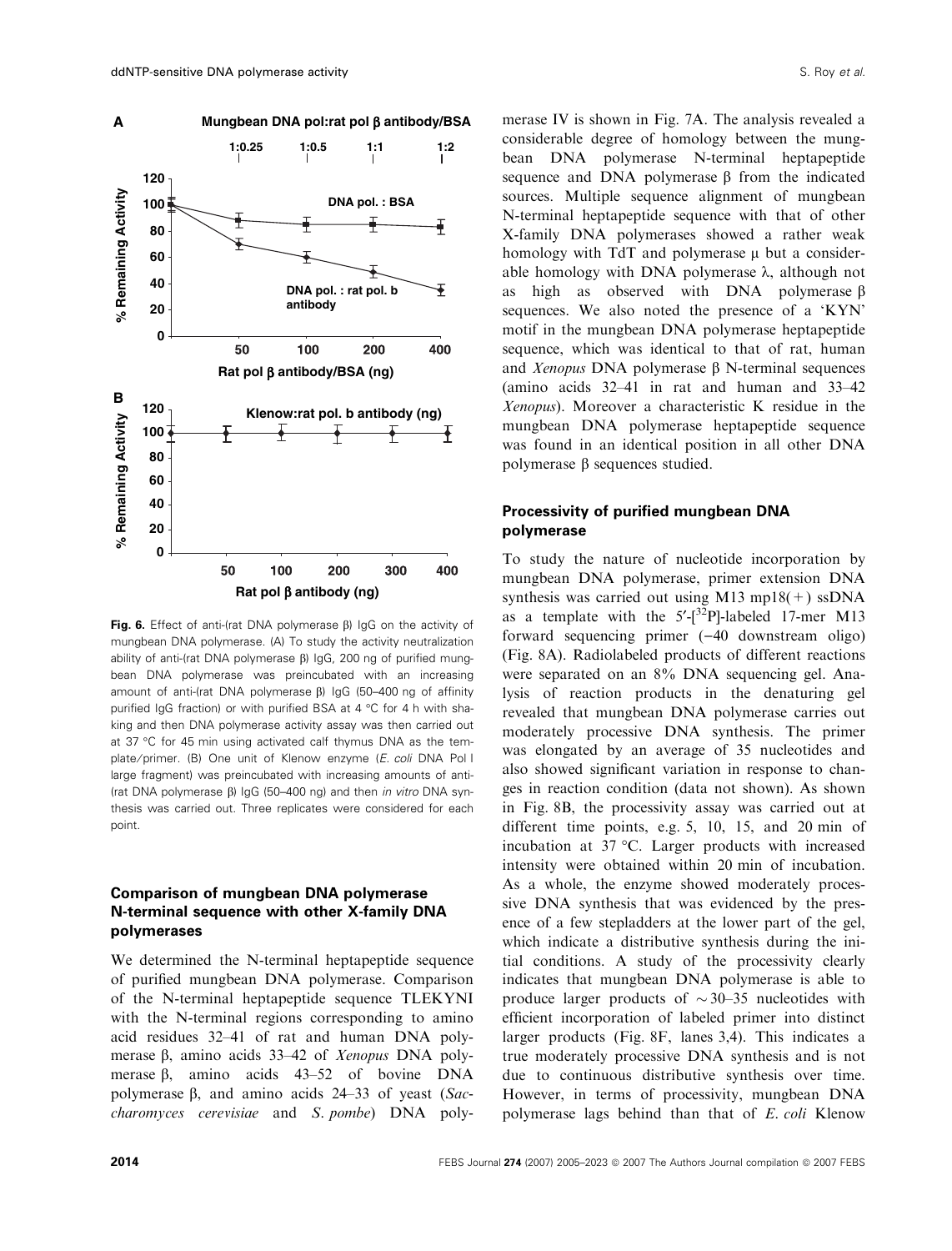

Fig. 7. Comparative analysis of the N-terminal heptatide sequence of purified mungbean DNA polymerase with the other X-family DNA polymerases: (A) DNA polymerase  $\beta$ , (B) terminal deoxynucleotidvl transferase (TdT), (C) DNA polymerase  $\mu$ and (D) DNA polymerase  $\lambda$ . Analysis was carried out using the CLUSTALW sequence alignment service at EBI (http://www.ebi. ac.uk/clustalw). Dark areas indicate identical amino acid sequences, whereas shaded areas indicate similar amino acid sequences.

enzyme, which is a highly processive DNA polymerase and produced larger products with 20 min of incubation at  $37 \text{ °C}$  (Fig. 8B, lane 5). The moderately processive DNA synthesis by the enzyme is significant as it showed increased expression and activity during the active endoreduplication stages (16–18 daf), again indicating the functional relevance of this DNA polymerase in replication events.

# Short gap-filling DNA synthesis and stranddisplacement activity by mungbean DNA polymerase

Mammalian polymerases  $\beta$  and  $\lambda$  can both fill short gaps in DNA intended to mimic gapped intermediates in base-excision repair and nonhomologous end-joining pathways. Synthesis to fill short gaps by polymerase  $\beta$ and polymerase  $\lambda$  is facilitated by a phosphate group on the 5¢-end of the gaps, which can bind to positively charged regions in their N-terminal 8-kDa domains. The capacity of the 8-kDa domain to bind a terminal phosphate group is particularly important for both processivity and binding of polymerase  $\beta$  during gapfilling synthesis [27]. We therefore compared the gapfilling activity of mungbean DNA polymerase using a normal template/primer (as control) and a gapped substrate with or without a phosphate group at its 5¢-side (Fig. 9A). As can be seen in Fig. 9B,C, no significant difference in gap-filling activity was observed in the presence or absence of a phosphate group at the

5'-end of the gapped substrate. A distinct gap-filled product of  $\sim$  20 nucleotides (produced by the addition of three nucleotides to the 17-mer-labeled primer) was detected at all time points (Fig. 9B,C). The enzyme also showed a significant strand displacement activity as it inserted several additional nucleotides after filling the gap.

To further substantiate the result, we carried out short gap-filling activity of mungbean DNA polymerase in the presence of both increasing amount of the enzyme (Fig. 9D, lanes  $2-4$ ) and the  $5'$ - phosphate-containing gapped substrate (lanes 5–7). As shown in Fig. 9D, in the absence of gapped substrate mungbean DNA polymerase showed moderately processive synthesis and most of the labeled primers were incorporated into larger products (lane 1). Increasing amounts of the DNA polymerase  $(0.5-1.0 \mu g$  purified DNA polymerase) efficiently filled the gap and incorporated several additional nucleotides after filling the three-nucleotide gap. This illustrates the strand-displacement activity (lanes 2–4). DNA ligase was not incorporated into the reaction mixture and double the amount of the unlabeled  $(-20 \text{ oligo})$  was used. Therefore, products appeared at the upper region of the gel indicating that after completely filling the gap of three nucleotides, incorporation occurred at the 3<sup>'</sup>OH end of the labeled  $(-40)$  downstream primer and due to strand displacement activity, the enzyme continued synthesis. With increasing amounts of template/primer complex (2–6 pmole in lanes 5–7), incorporation of up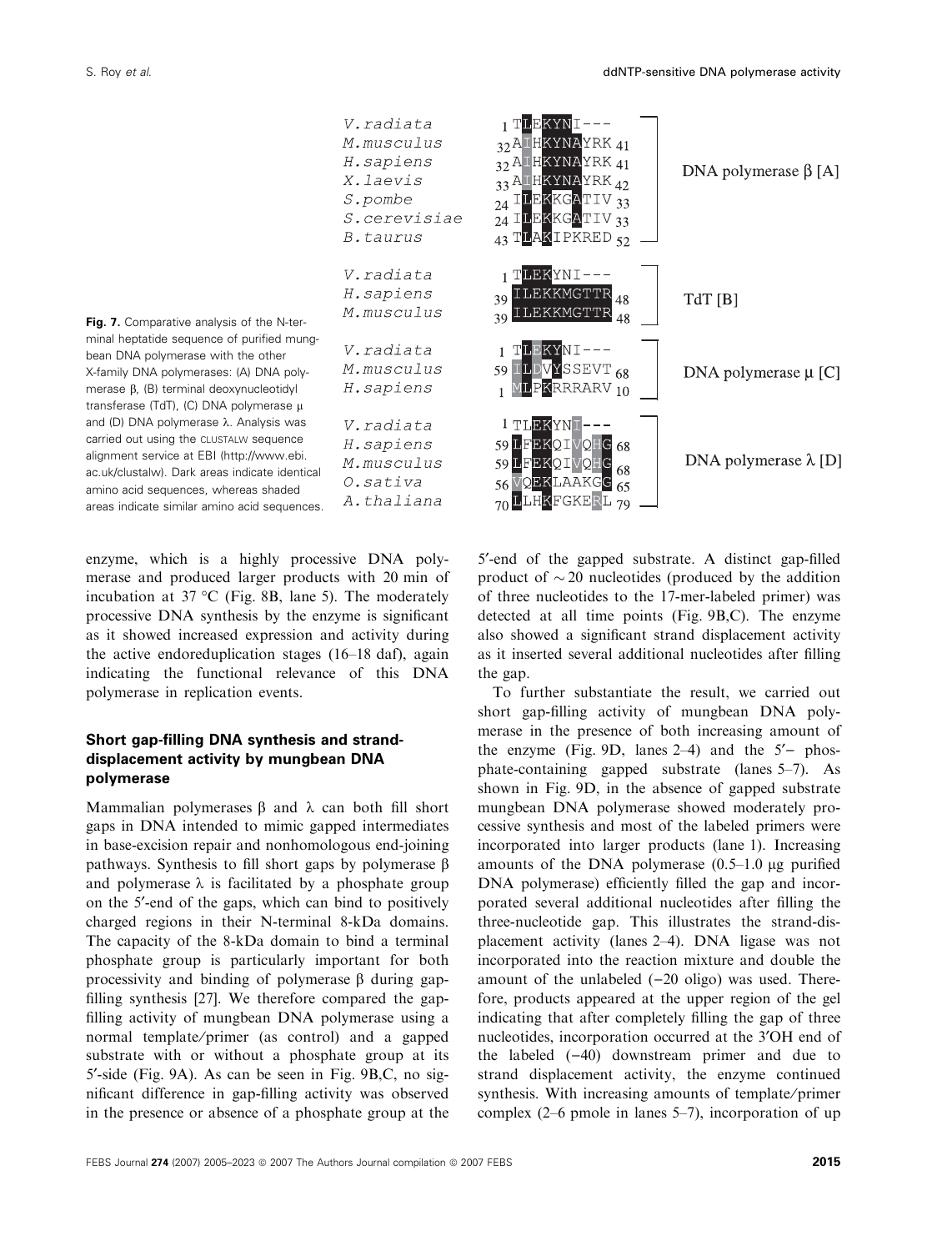



Fig. 8. Analysis of processivity of purified mungbean DNA polymerase. (A) Shown is an illustration of the annealing of 5'-[32P]labeled M13 forward sequencing primer  $(-40)$  (17 nucleotides in length) to the M13 ssDNA template. The oligonucleotide was designed around the multiple cloning site of M13 mp 18(+) ssDNA template to monitor the primer extension activity of mungbean DNA polymerase to extend the labeled primer along with the ssDNA template ahead of the primer. (B) Shown is the 8% sequencing gel image of primer extension products generated by mungbean DNA polymerase. The end-labeled primer was hybridized to the template in a 5 : 1 ratio and 200 fmole of hybridized template/primer was used in each reaction. Processivity was carried out for 5, 10, 15 and 20 min at 37 °C (lanes 1-4, respectively). Lane 5 shows primer extension with 1 U of Klenow (Roche, Germany) at 37 °C for 30 min; lane 6 shows the labeled primer without enzyme. Purified DNA polymerase  $(1.0 \mu q)$ was used in the reactions. A sequencing ladder is shown on the left with arrows positioning to number of nucleotides produced by addition of dNMP.

to 35 nucleotides was observed at 6 pmole of template ⁄ primer (lane 7). This also indicates the stranddisplacement activity of the DNA polymerase at higher amounts of gapped substrate. Strand-displacement but not gap-filling activity was inhibited in the presence of 10  $\mu$ M dTTP (lane 8) or rat polymerase  $\beta$  antibody (lane 9), but remained more or less unaffected in the presence of aphidicolin (lane 10) or N-ethylmaleimide (lane 11) indicating that after gap-filling further extension of the primer by the enzyme was selectively inhibited by ddTTP and the rat polymerase  $\beta$  antibody.

### 3'-5' Exonuclease proofreading activity

To determine whether purified mungbean DNA polymerase contains a  $3'-5'$  exonuclease proofreading

activity, in vitro DNA chain extension of a 3' mismatch primer (Exo2) was examined along with a primer with the normal 3'-end (Exo1, Fig. 10A) using  $\phi$ X174 ssDNA template. As shown in Fig. 10B, with normal template/primer, the enzyme showed processive DNA synthesis with the incorporation of  $\sim$  40 nucleotides after incubation at  $37^{\circ}$ C for  $35-60$  min (lane 3–5). Klenow enzyme, used as control, showed extension of both the normal and mismatch template/ primer complex, as expected (lanes 1, 8), however, mungbean DNA polymerase was unable to extend the mismatch primer (Fig. 10B, lane 9). Like enzyme activity, extension of Exo1 was inhibited by ddTTP (lane 6) but not aphidicolin (lane 7).

Activity assays using normal and mismatch primers are shown in Fig. 10C. Radioactivity in the trichloro-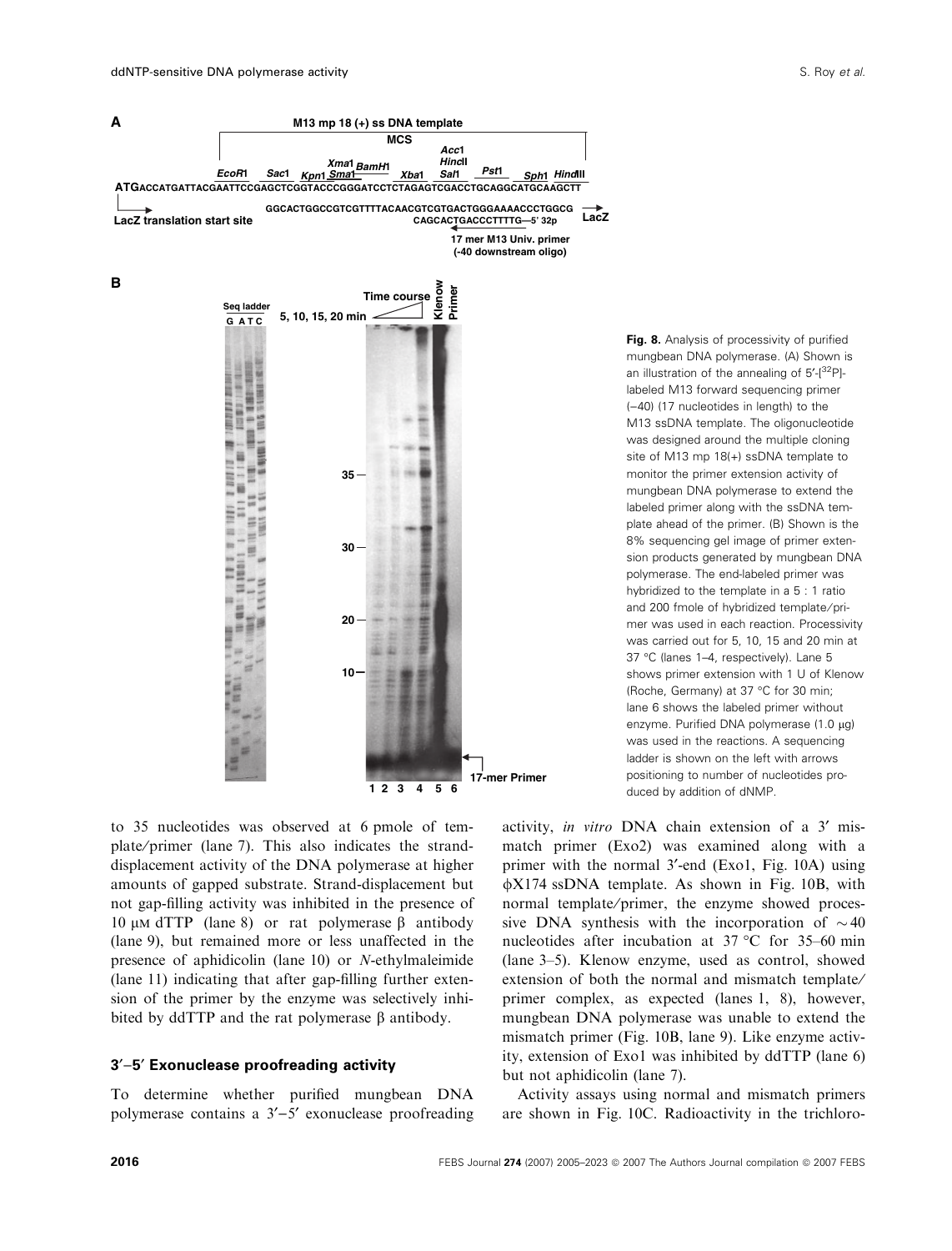

Fig. 9. Study of short gap-filling and strand displacement activity. (A) The different substrates used in the analysis were: T/P, template/primer; Gap-3/OH, a three-nucleotide gapped substrate; Gap-3/P, a three-nucleotide gap with a 5' phosphate. (B,C) Gap-filling reactions were carried out with 1 µg of purified enzyme using both Gap-3/P (B) and Gap-3/OH substrates. After incubation for 5, 10 and 15 min at 37 °C, samples were analyzed in 8% DNA sequencing gel followed by autoradiography. (D) Shown is the 8% sequencing gel image of gap-filling products generated by the gap filling and strand activity of mungbean DNA polymerase. Other conditions for reactions are as follows: in lane 1, 1 µg of purified DNA polymerase was used with labeled downstream primer (T/P). In lanes 2-4, 0.5, 0.75 and 1.0 µg of purified mungbean DNA polymerase was used with 4 pmole of gapped substrate (Gap-3/P). Lanes 5-7 contain 2-6 pmole of gapped substrate (Gap-3/P) with 1.0 µg of purified mungbean DNA polymerase. Lanes 8-11 correspond to the gap-filling assay in the presence of 10 µM of ddTTP (1 : 50 molar ratio of dTTP/ddTTP), 250 ng of anti-(rat polymerase β) IgG or 250 μM aphidicolin and 1 mM N-ethylmaleimide, respectively. DNA polymerase (1.0 µg) with 4 pmole of gapped substrate (Gap-3/P) was used in all reactions for lanes 8-11. A sequencing ladder is shown on the left with arrows positioning to number of nucleotides produced by addition of dNMP.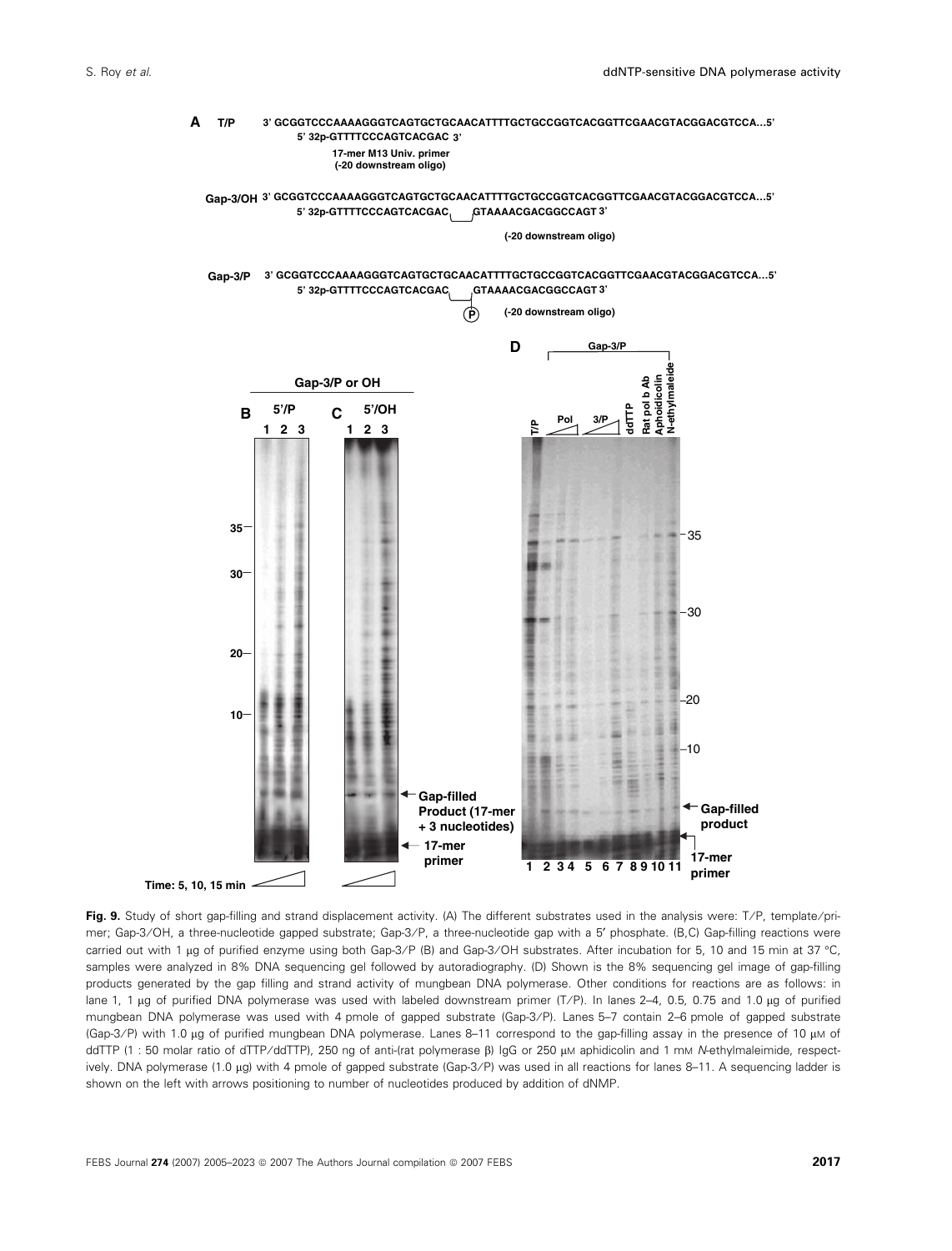

acetic acid-insoluble products was measured in a liquid scintillation counter (Beckman). Klenow enzyme with known  $3'-5'$  exonuclease activity was used as the positive control. With both Exo1 (normal) and Exo2 (mismatch) primer, Klenow showed high activity in terms of incorporation of  $\int^{32}P$ ]-labeled dCTP, whereas mung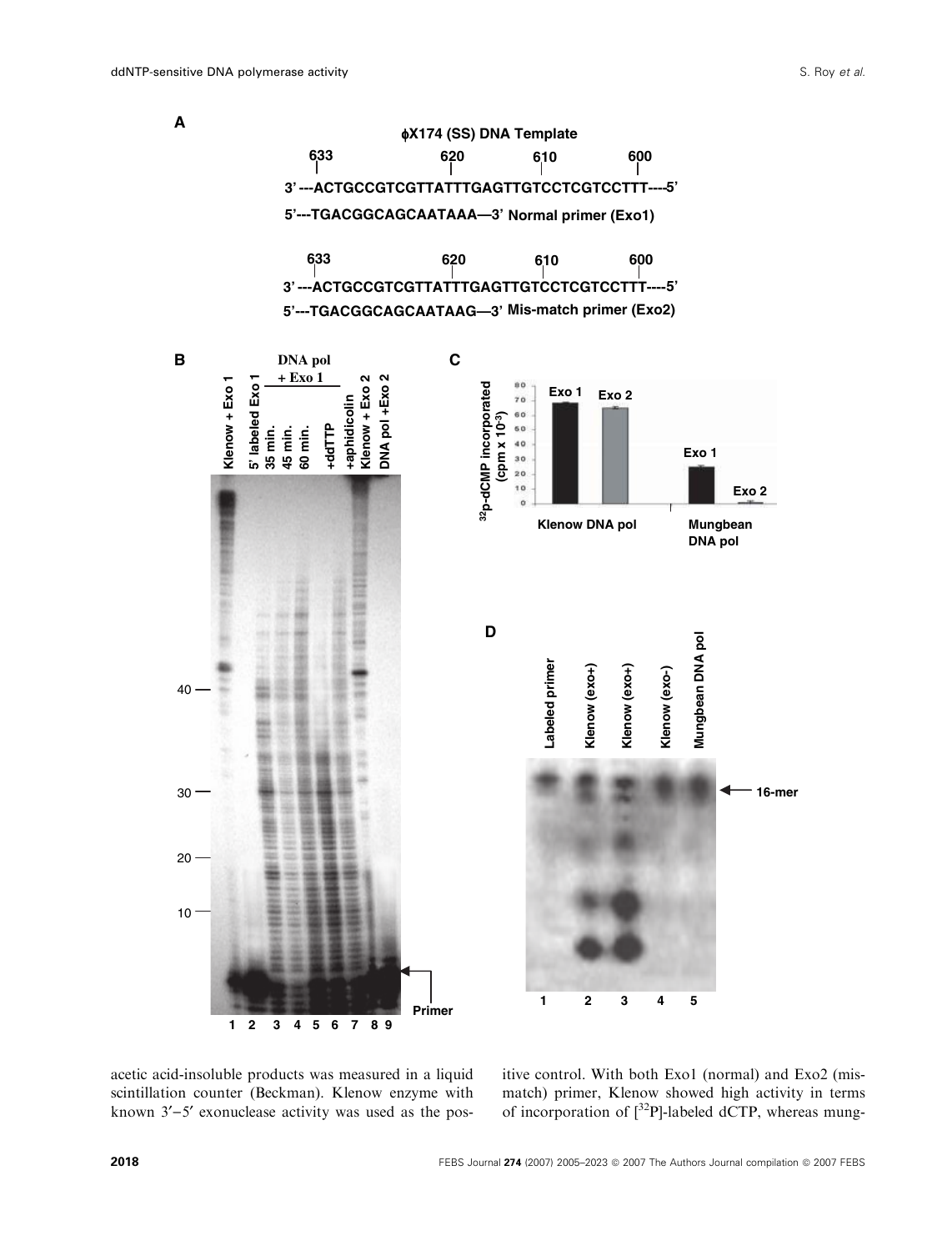Fig. 10. Monitoring 3'-5' exonuclease proofreading activity of purified mungbean DNA polymerase. (A) Two 16-mer oligonucleotides complementary to the portion of sequence in the  $\frac{1}{4}$  ssDNA strand in region 632-618 were used. One oligo with a normal 3'-end was called Exo1 and the other with a T-G mismatch at the 3'-end was called Exo2. (B) Gel image of primer extension DNA synthesis by mungbean DNA polymerase. The extended radiolabeled products, generated by extension of  $5'$ -[32P]-labeled 16-mer oligos annealed to the  $\frac{1}{4}$  X174 ssDNA template, were separated in 8% sequencing gel followed by autoradiography. Reaction conditions were as follows: lane 1, 1 U Klenow with labeled Exo1; lane 2, Exo1 without DNA polymerase; lanes 3-5, 1 µq of purified mungbean DNA polymerase with Exo1 incubated at 37 °C for 35, 45 and 60 min, respectively; lanes 6 and 7, mungbean DNA polymerase with 10 µm ddTTP or 250 µm aphidicolin; lanes 8 and 9, extension of mismatch template/primer complex (Exo2) by Klenow or mungbean DNA polymerase. (C) The exonuclease activity assay was carried in a 50 µL reaction mixture containing 20 mm Tris/Cl pH 7.5, 1 mm MgCl<sub>2</sub>, 100 µg·mL<sup>-1</sup> BSA, 2% glycerol and 0.28 mm of each of dATP, dTTP, dGTP and dCTP. Hybridized template ⁄ primer complex (200 fmoles) was used in each reaction. One unit of Klenow (used as positive control with known 3'-5' exonuclease activity) or 200 ng of purified mungbean DNA polymerase. The incorporation of [<sup>32</sup>P]-labelled dCMP was monitored by determining tricholoroacetic acid-insoluble radioactivity in a liquid scintillation counter (Beckman). (D) Terminal mismatch excision analysis was performed as described in Experimental procedures. A 5¢-end labeled 16-mer oligonucleotide (lane 1) was used for the assay. One unit of Klenow (exo+) was used as the positive control with 5 and 10 min of incubation at 37 °C (lanes 2 and 3). One unit of Klenow (exo-) was used as the positive control (lane 4). Purified DNA mungbean DNA polymerase (1.0 µg) was used and the reaction was incubated for 60 min at 37 °C (lane 5).

bean DNA polymerase showed considerable activity with normal primer, but negligible activity with mismatch primer, thus indicating that purified mungbean DNA polymerase lacks  $3'-5'$  exonuclease proofreading activity. As described in Experimental procedures for the terminal mismatch excision activity assay a synthetic oligonucleotide (16-mer: 5'-TGACGGCAGCAA TAAG-3<sup>'</sup>) was 5'-end labeled with  $\left[\frac{32P}{ATP[\gamma P]} \text{ by } T_4\right]$ PNK and then hybridized to  $\phi$ X174 ssDNA to create a deliberately incorrect mispair termini at the 3¢-OH end. The products were analyzed on an 8% sequencing gel. As shown in Fig.  $10D$ , Klenow (exo +) with its exonuclease activity, produced distinct bands below the 16-mer primer by cleavage of nucleotides at the mismatch primer termini after incubation at 37 °C for 5 and 10 min, respectively (lanes 2, 3). Klenow (exo)) was used as a negative control (lane 4). Mungbean DNA polymerase showed distinct inability for the terminal mismatch excision activity (lane 5). These results, along with the N-terminal sequence similarity and other biochemical characterizations, clearly indicates close similarity between mungbean DNA polymerase and other X-family DNA polymerases, which are considered to be evolutionarily conserved with a single subunit enzyme devoid of  $3'-5'$  exonuclease activity.

#### **Discussion**

Previous studies have reported the biochemical characterization of DNA polymerase  $\beta$ -like enzyme from plants [7,8,19]. As characterized in mammalian systems and a few reports in plants, most of the known ddNTP-sensitive DNA polymerase  $\beta$ -like enzymes have distributive enzyme activity, and are involved in repair processes, particularly short-patch DNA synthesis in gap-filling steps [17]. Recently, we showed the involvement of the 67-kDa ddNTP-sensitive rice DNA polymerase in short gap-filling step in the uracil DNA glycosylase-mediated base excision repair pathway using rice nuclear extract [20]. However, information is limited regarding the functional relevance of ddNTPsensitive DNA polymerase in DNA replication events like endoreduplication in plants, besides its role in DNA repair.

Our results clearly provide novel information on ddNTP-sensitive DNA polymerase from a higher plant, Vigna radiata L. (mungbean). The purified DNA polymerase showed biochemical properties similar to those of mammalian DNA polymerase  $\beta$ , which includes elution from DEAE-Sephacel resin, low molecular mass, sensitivity to ddNTP and insensitivity to aphidicolin and N-ethylmaleimide. In addition, the N-terminal heptapeptide sequence of purified mungbean DNA polymerase showed significant homology with helix 1 of N-terminal ssDNA-binding domain amino acid sequences of rat, human and  $X$ . laevis DNA polymerase  $\beta$ , and thus strongly supports the assignment of mungbean DNA polymerase as a member of the X-family DNA polymerase. Moreover, enhanced enzyme expression during the endoreduplication stages (16–18 daf) of developing mungbean seeds and the processive mode of DNA synthesis indicate involvement of the enzyme in endoreduplication, although detailed in vivo analysis is still required. Such moderately processive DNA synthesis by mungbean DNA polymerase is significant because  $ddNTP$ -sensitive polymerase  $\beta$ -type enzymes possess a distributive mode of DNA synthesis and are involved in short-patch DNA synthesis during repair processes. Finally, recognition of mungbean DNA polymerase by anti-(rat polymerase  $\beta$ ) IgG in western blot analysis in both crude and purified protein prepara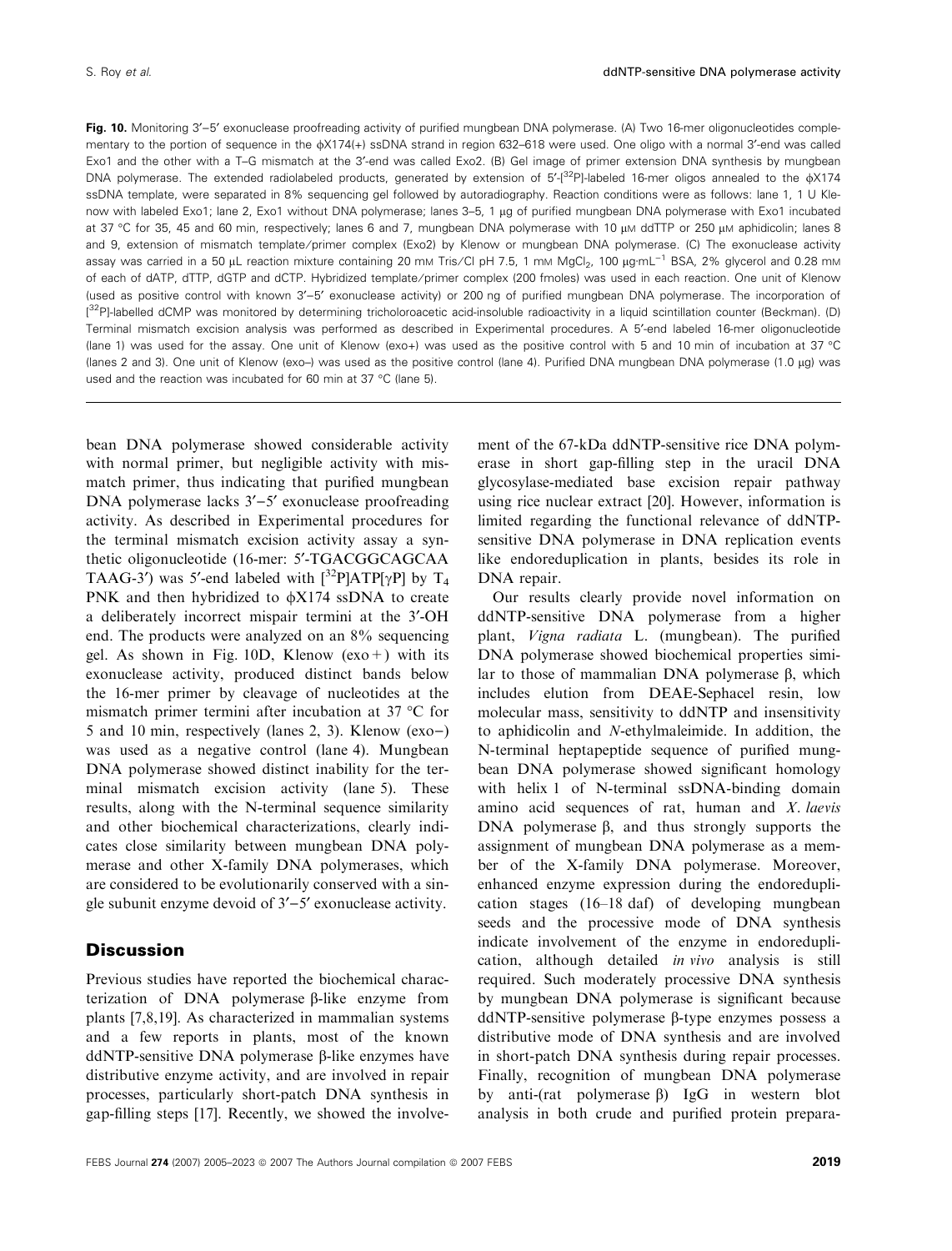tions, and neutralization of mungbean DNA polymerase in the native condition by the antibody indicates an immunological similarity between the plant enzyme and rat DNA polymerase  $\beta$ , and conservation of the basic mechanism and structure–function of ddNTPsensitive DNA polymerases between two different systems.

#### Experimental procedures

#### **Materials**

Mungbean (V. radiata cv. B1) plants were cultivated and maintained at Bose Institute Madhyamgram Enperimental Field (West Bengal, India). Developing pods were tagged at 5–6, 8–9, 10–12, 14–15, 16–18, 19–21, 22–24, 25–27 and 28–30 daf. Seeds were harvested separately from the pods collected at the respective daf stages. Freshly harvested seeds were used in the subsequent experiments.

Chromatographic materials, enzymes, nucleotides, DNA substrates and all other chemicals were from Amersham Pharmacia Biotech (Piscataway, NJ), Sigma (St. Louis, MO), Whatman (Dassel, Germany) and USB.  $[32P]dCTP[\alpha P]$ (specific activity > 4000 Ci·mmol<sup>-1</sup>) and  $[3^{2}P]ATP[\gamma P]$ (specific activity  $> 4000$  Ci·mmol<sup>-1</sup>) were obtained from BRIT, Mumbai, India.  $[{}^{3}H]$ -labeled dTTP (specific activity  $89$  Ci·mmol<sup>-1</sup>) was from Dupont-NEN (Boston, MA). HPLC-purified oligonucleotides were from Sigma. Polyclonal antibody (affinity-purified IgG) generated against rat DNA polymerase  $\beta$  was a generous gift from S. H. Wilson (NIESH, Research Triangle Park, NC, USA).

### Preparation of buffer-soluble protein extracts from developing mungbean seeds

All steps for the isolation of protein extracts were carried out at 4 °C. Five grams of freshly harvested mungbean seeds at 5–6, 6–9, 10–12, 14–15, 16–18, 19–21, 22–24, 25–27, and 28–30 daf were homogenized in an ice-cold mortar and pestle with 3 vol. of ice-cold TKM buffer containing 50 mm Tris/Cl pH 7.5, 25 mm KCl, 5 mm  $MgCl<sub>2</sub>$ , 250 mm sucrose, 1 mm phenylmethylsulfonyl fluoride and 1 mm 2-mercaptoethanol. The homogenate was centrifuged at 5000  $g$  for 5 min to eliminate cellular debris. The supernatant was again centrifuged at 10 000  $g$  for 10 min. The supernatant was used for subsequent experiments.

#### Purification of ddNTP-sensitive DNA polymerase

All steps were carried out at 4 °C. Purification of ddNTPsensitive DNA polymerase was done from the freshly harvested mungbean seeds at 18 daf by following the protocols of Sanathkumar et al. [19], and Richard et al. [6] with some modifications.

Crude extract was prepared from 18-day-old mungbean seeds (150 g) with 1 : 5 vol of ice-cold TKM buffer By following the similar protocol for isolation of buffer soluble proteins. After the initial centrifugation the supernatant was used as  $S_{10}$  fraction.

The  $S_{10}$  fraction was precipitated between 30 and 70% saturated ammonium sulfate. The pellet was dissolved in buffer A  $(50 \text{ mm Tris/Cl pH } 7.5, 5 \text{ mm MgCl}_2, 0.1 \text{ mm}$ EDTA, 1 mm phenylmethylsulfonyl fluoride, 1 mm 2-mercaptoethanol, 10  $\mu$ g·mL<sup>-1</sup> leupeptin, 5  $\mu$ g·mL<sup>-1</sup> antipain and 20% glycerol) and dialyzed against 100 vol. of buffer B (50 mm Tris⁄ Cl pH 7.5, 0.1 mm EDTA, 1 mm phenylmethylsulfonyl fluoride, 1 mm 2-mercaptoethanol and 20% glycerol) overnight with two initial changes after 2 h each. The dialyzed sample was used as fraction I.

Fraction I was chromatographed via a DEAE-Sephacel column  $(2.5 \times 8.5 \text{ cm})$  equilibrated with buffer B. After sample loading and column washing, bound proteins were eluted with a linear gradient of 6 bed vol. of 0.0–0.8 m KCl in buffer B. Fractions of 3 mL were collected using Redi-Frac Fraction collector (LKB, Pharmacia, Uppsala, Sweden). Each fraction was examined for protein amount by measuring absorbance at 280 nm in a UV-Vis spectrophotometer (Shimadzu, Kyoto, Japan) and assayed for DNA polymerase activity. Peak fractions containing ddNTP-sensitive DNA polymerase activity were pooled and dialyzed against 100 vol. of buffer B overnight. The dialyzed sample was used as fraction II.

Fraction II was batch adsorbed onto a buffer B-equilibrated phosphocellulose (Whatman P11) column  $(2.1 \times 8$  cm). After extensive washing, proteins were eluted with 5 bed vol. of a linear gradient of 0.0–0.8 m KCl in buffer B. Fractions were tested for amount of protein and DNA polymerase activity. Peak fractions with ddNTPsensitive DNA polymerase activity were pooled and dialyzed against 100 vol. of buffer B overnight (fraction III).

Fraction III was loaded onto a ssDNA agarose column  $(1 \times 5 \text{ cm})$  previously equilibrated with buffer B. After washing, the column was step eluted with 1 mL of buffer B each time with a onefold increase in KCl concentration from 100 to 800 mm; 500  $\mu$ L fractions were collected each time. Amount of protein and DNA polymerase activity were measured in all fractions. Active fractions were pooled and dialyzed against 250 vol. of buffer B containing 50% glycerol. The dialyzed fraction was used as fraction IV.

A gel-filtration column was made with Sephacryl-S-200  $(1.6 \times 80 \text{ cm}$ ; Pharmacia) equilibrated with buffer B. One milliliter of fraction IV was loaded onto the column and after allowing the sample to run into the column, elution of protein was carried out with buffer B at a flow rate of  $5 \text{ mL} \cdot \text{h}^{-1}$ . Proteins were eluted with 2 vol. of buffer B. Fractions of 1 mL were collected. All fractions were examined for protein content and assayed for DNA polymerase activity. Active fraction with ddNTP-sensitive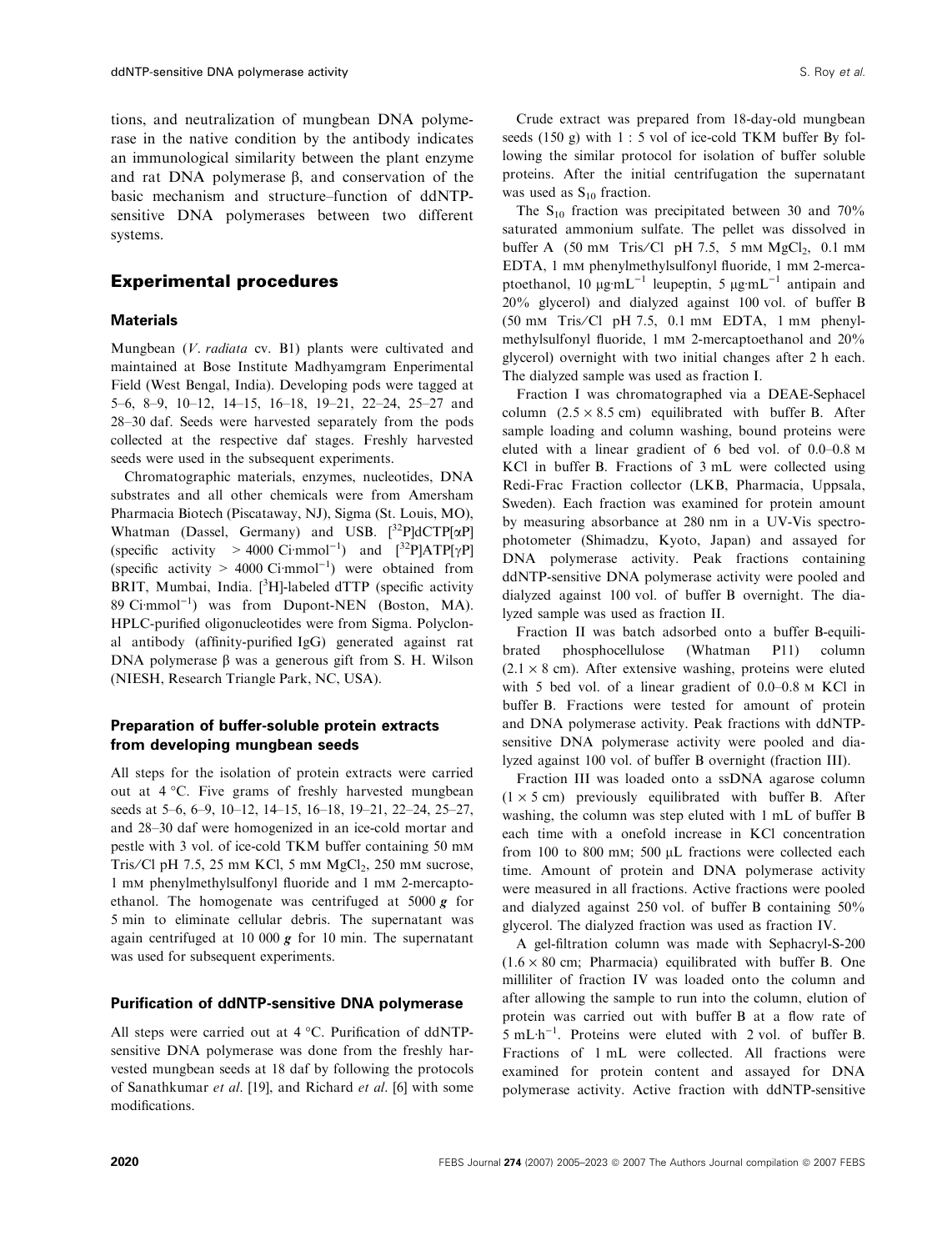DNA polymerase activity was concentrated using an Amicon ultraconcentrator (fraction V).

#### In vitro DNA polymerase assay

DNA polymerase activity in the crude and purified protein samples was monitored by measuring the incorporation of [ <sup>3</sup>H]-labeled dTTP in a 10% trichloroacetic acid-insoluble fraction. The assay was carried out as described previously [20].

#### SDS⁄PAGE analysis and western Blotting

Equal amounts ( $\sim$  20 µg) of ammonium sulfate saturated and dialyzed protein extracts prepared from developing mungbean seeds at different daf stages and purified mungbean DNA polymerase protein fraction from the ssDNA agarose step were analyzed in 10% SDS/PAGE followed by staining with Coomassie Brilliant Blue or silver salts. Similar sets of protein samples were electroblotted onto a poly(vinylidene difluoride) membrane (Amersham Pharmacia) using a Bio-Rad mini transblot cell (Bio-Rad, Hercules, CA) by essentially following the manufacturer's instructions. Western blot analysis was carried out using rat DNA polymerase  $\beta$  polyclonal antiserum (purified IgG, used at 1 : 20000 dilution) as described previously [20].

#### Activity gel analysis

In-gel DNA polymerase activity assay was carried out using  $0.75-1.5$  ug of purified mungbean DNA polymerase in the absence or presence of different inhibitors at the concentrations indicated in the legends to Fig. 6B and following the methods described previously [20].

#### Primer extension DNA synthesis

The processivity of purified mungbean DNA polymerase was analyzed by monitoring the replication of M13 mp 18 (ss)DNA template using  $5'-[^{32}P]ATP[\gamma P]$ -labeled 17-mer forward sequencing primer (5'-GTTTTCCCAGTCACGAC-3¢). Twenty picomoles of the 17-mer oligo were used for end labeling with T<sup>4</sup> polynucleotide kinase. The primer extension reaction was carried out in  $50 \mu L$  reaction mixture following the protocol described previously [19].

#### Short gap-filling assay

In order to study the short gap-filling DNA synthesis and strand-displacement activity of purified mungbean DNA polymerase, two oligonucleotite primers, 5¢-GTTTTCC CAGTCACGAC-3' (-40) M13 Universal primer (17-mer), called gap-filling primer or GF1 and 5'-GTAAAACGACG GCCAGT-3':  $(-20)$  M13 sequencing primer (17-mer) were used with a gap of three nucleotides in between. M13 mp18  $(+)$  ssDNA was used as the template. The  $(-40)$  primer was 5'-end labelled, whereas the  $(-20)$  polynucleotide was kept unlabeled. The labeled primer was purified using a Sephadex-G-50 spin column. Labeled primer was mixed with unlabeled primer in a molar ratio of 1 : 2 and then hybridized to the mp template at a 5 : 1 molar ratio of primers to template followed by annealing at 100  $^{\circ}$ C for 5 min and slow cooling to room temperature. The *in vitro* gap-filling DNA synthesis was carried following Singhal & Wilson [17] with some modifications.

#### $3'-5'$  Exonuclease proofreading activity of mungbean DNA polymerase

 $3'-5'$  Exonuclease proofreading activity of purified mungbean DNA polymerase was monitored by hydrolysis of the mismatch nucleotide at the 3'-terminus from the template. The 16-mer oligos complementary to a sequence in  $\phi$ X174(+) DNA in the region of 632–618 were synthesized with a mismatch at the 3'-end of one primer, 5'-TGACGG CAGCAATAAG-3' (Exo2), whereas the other was with complementary 3'-end, 5'-TGACGGCAGCAATAAA-3' (Exo1). Single-stranded  $\phi X174(+)$  DNA was used as the template. Fifteen picomoles of 5'-end labeled Exo1 and Exo2 primers were separately hybridized to  $\phi$ X174(+) ssDNA template in a 5 : 1 molar ratio of primer to template. Primer extension was carried in a 50 µL reaction mixture containing 20 mm Tris/Cl pH 7.5, 1 mm  $MgCl<sub>2</sub>$ ,  $100 \text{ µg}·mL^{-1}$  BSA,  $2\%$  glycerol and 0.28 mM of each of dATP, dTTP, dGTP and dCTP. Two hundred femtomoles of hybridized template primer complex was used with 1.0 µg of purified mungbean DNA polymerase. Reactions were incubated at 37  $\rm{^{\circ}C}$  for 60 min and then terminated by addition of EDTA to a final concentration of 20 mm. Products were separated vis a 8% sequencing gel.

Exonuclease activity was assayed in a 50  $\mu$ L mixture with  $0.2 \mu$ g of purified enzyme for each of normal and mismatch template/primer complex. One unit of Klenow enzyme was used as the control for both normal and mismatch template ⁄ primer complex. The assay buffer contained 50 mm Tris/Cl, pH 7.5, 5 mm  $MgCl<sub>2</sub>$ , 10 mm dithiothreitiol, 50  $\mu$ m of each of dATP, dTTP and dGTP, and  $10 \mu \text{Ci} \mu \text{L}^{-1}$  of a <sup>32</sup>p dCTP. DNA synthesis was carried out as described before and finally the trichloroacetic acid-precipitable radioactivity was determined. The assay for terminal mismatch excision activity (proofreading activity) was performed by following the protocol as described by Kunkel & Soni [28] with slight modifications. The synthetic 16-mer oligonucleotide (5'-TGACGGCAGCAATAAG-3') was 5'-end labeled with  $\lceil 3^2P|ATP[\gamma P]$  by  $T_4$  polynucleotide kinase and was hybridized to  $\phi X174(+)$  ssDNA template to create an incorrect  $T_{template} - G_{primer}$  mispair at the 3'-OH end. The terminal mismatch excision reaction was carried out in 25 µL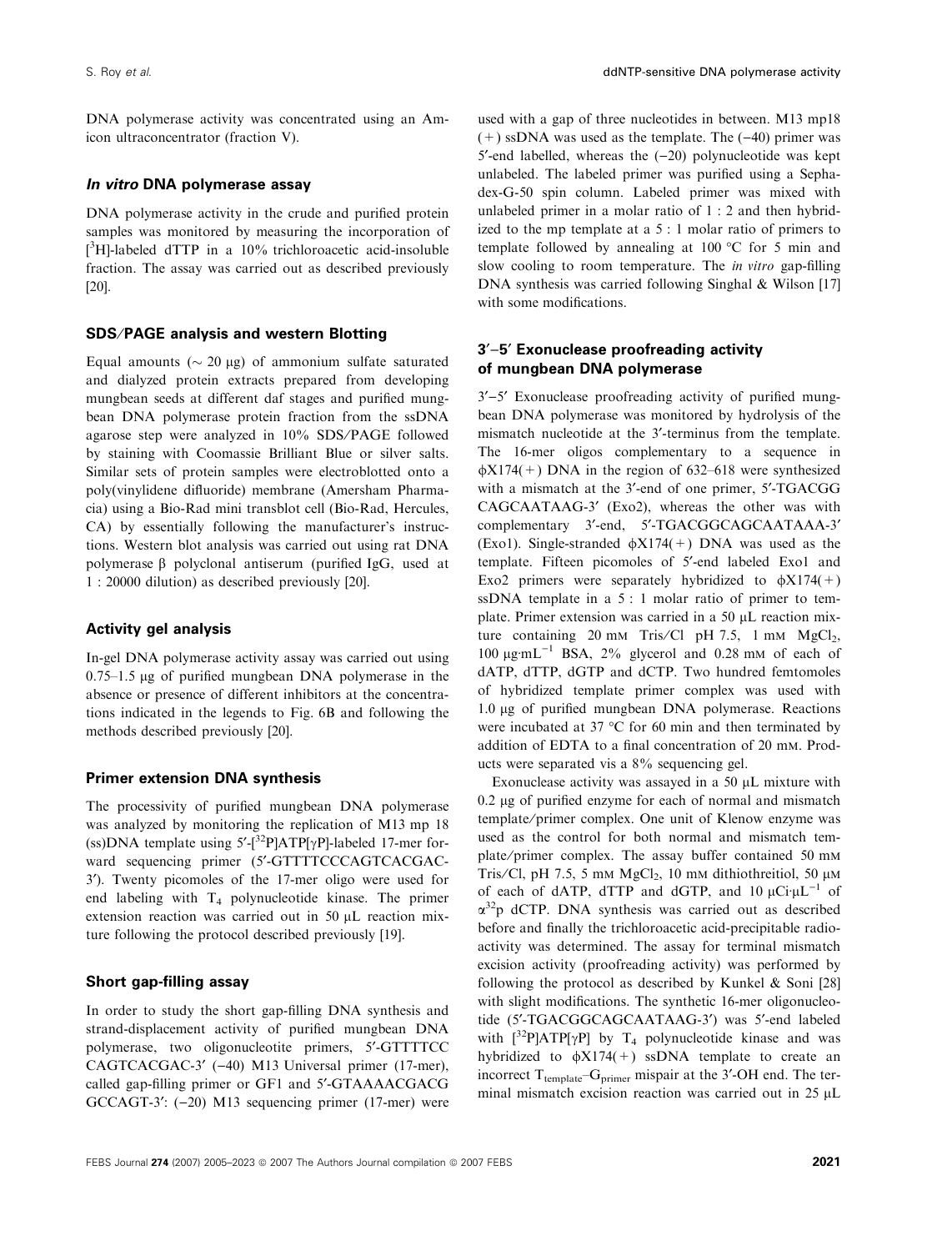of assay mixture containing 20 mm Hepes, pH 7.5, 2 mm dithiothreitol, 5 mm MgCl<sub>2</sub> and 200 fmole of hybridized template primer complex was used with  $1.0 \mu$ g of purified mungbean DNA polymerase. One unit of Klenow  $(exo+)$ and (exo-) were used as positive and negative control, respectively. After the polymerase reaction, electrophoretic analysis was performed in  $8\%$  polyacrylamide/7  $\mu$  urea gel, which was then dried and exposed to X-omat X-ray film.

# Acknowledgements

We thank Dr Samuel H. Wilson and Dr Rajendra Prasad (NIEHS, Research Triangle, NC, USA) for providing the rat DNA polymerase  $\beta$  polyclonal antibody. We are grateful to Dr Sanath K. Mokkapati, Protein Chemistry Laboratory, University of Texas Medical Branch, for arranging microsequencing of the purified protein. Financial assistance was provided by the Finance Department, Bose Institute, Kolkata, India. Financial support from the CSIR Project (Project No. 38 (0944) 99/EMR2) of Council of Scientific and Industrial Research, India, is also gratefully acknowledged.

# References

- 1 Kornberg A (1980) DNA Replication. Freeman, San Francisco.
- 2 Dominguez O, Ruiz JF, Lera TL, Garcia-Diaz M, Gonzalez MA, Kirchhoff T, Martinez A, C & Blanco L (2000) DNA polymerase  $\mu$  (Pol  $\mu$ ), homologues to TdT, could act as a DNA mutator in eukaryotic cells. EMBO J 19, 1731–1742.
- 3 Friedberg EC, Feaver WJ & Gerlach VL (2000) The many faces of DNA polymerases: strategies for mutagenesis and for mutational avoidance. Proc Natl Acad Sci USA 23, 5681–5683.
- 4 Harris PV, Mazina OM, Leonhardt EA, Case RB, Boyd JB & Burtis KC (1996) Molecular cloning of Drosophila mus308, a gene involved in DNA cross-link repair with homology to prokaryotic DNA polymerase I genes. Mol Cell Biol 16, 5764–5771.
- 5 Seto H, Hatanaka M, Kimura S, Oshige M, Tsuya Y, Mizushina Y, Sawado T, Aoyagi N, Matsumoto T, Hashimoto J et al. (1998) Purification and characterization of a 100 kDa DNA polymerase from cauliflower inflorescence. Biochem J 332, 557–563.
- 6 Richard MC, Litvak S & Castroviejo M (1991) DNA polymerase  $\beta$  from wheat embryos: a plant  $\delta$ -like DNA polymerase. Arch Biochem Biophys 287, 141–150.
- 7 Luque AE, Benedetto JP & Castroviejo M (1998) Wheat DNA polymerase CI: a homologue of rat DNA polymerase  $\beta$ . Plant Mol Biol 38, 647-654.
- 8 Garcia E, Orjuela D, Camacho Y, Zuniga JJ, Plasencia J & Vazquez-Ramos JM (1997) Comparison among

DNA polymerases 1, 2 and 3 from maize embryo axes. A DNA primase activity copurifies with DNA polymerase 2. Plant Mol Biol 33, 445-455.

- 9 Yokoi M, Ito M, Izumi M, Miyazawa H, Nakai H & Hanaoka F (1997) Molecular cloning of the cDNA for the catalytic subunit of plant DNA polymerase alpha and its cell-cycle dependent expression. Genes Cells 2, 695–709.
- 10 Uchiayama Y, Hatanaka M, Kimura S, Ishibashi T, Ueda T, Sakakibara Y, Matsumoto T, Furukawa T, Hashimoto J & Sakaguchi K (2002) Characterization of DNA polymerase delta from higher plant, rice (Oryza sativa L.). Gene 295, 19–26.
- 11 Uchiyama Y, Kimura S, Yamamoto T, Ishibashi T & Sakaguchi K (2004) Plant DNA polymerase 1, a DNA repair enzyme that functions in plant meristematic and meiotic tissues. Eur J Biochem 271, 2799–2807.
- 12 Kimura S, Uchiyama Y, Kasai N, Namekawa S, Saotome A, Ueda T, Ando T, Ishibashi T, Oshige M, Furukawa T et al. (2002) A novel DNA polymerase homologous to Escherichia coli DNA polymerase I from a higher plant, rice (Oryza sativa L.). Nucleic Acids Res 30, 1585-1592.
- 13 Mori Y, Kimura S, Saotome A, Kasai N, Sakaguchi N, Uchiyama Y, Ishibashi T, Yamamato T, Chiku H & Sakaguchi K (2005) Plastid DNA polymerases from higher plants, Arabidopsis thaliana. Biochem Biophys Res Commun 19, 43–50.
- 14 Sengupta DN, Zmudzka BZ, Kumar P, Cobianchi F, Swowrovski J & Wilson SH (1986) Sequence of human DNA polymerase  $\beta$  mRNA obtained through cDNA cloning. Biochem Biophys Res Commun 136, 341–347.
- 15 Zmudzka DN, Sengupta DN, Matsukage A, Cobianchi F, Kumar P & Wilson SH (1988) Structure of rat DNA polymerase  $\beta$  as revealed by partial amino acid sequencing and cDNA cloning. Proc Natl Acad Sci USA 83, 5106–5110.
- 16 Abbots J, Sengupta DN, Zmudzka BZ, Widen SG, Notario V & Wilson SH (1988) Expression of human DNA polymerase  $\beta$  in *Escherichia coli* and characterization of the recombinant enzyme. Biochemistry 17, 901–909.
- 17 Singhal RK, Prasad R & Wilson SH (1995) DNA polymerase beta conducts the gap-filling step in uracilinitiated base excision repair in a bovine testis nuclear extract. J Biol Chem 270, 949-957.
- 18 Dianov GL, Prasad R, Wilson SH & Bohr VA (1999) Role of DNA polymerase beta in the excision step of long-patch mammalian base excision repair. J Biol Chem 274, 13741–13743.
- 19 Sanathkumar M, Ghosh B & Sengupta DN (1996) Isolation of mammalian pol  $\beta$  type DNA polymerase from the shoot tips of germinated seedlings of IR-8 rice  $(Ory$ za sativa L.) Biochem. Mol Biol Int 39, 117–136.
- 20 Sarkar SN, Bakshi S, Sanathkumar M, Roy S & Sengupta DN (2004) Dideoxynucleoside triphosphate-